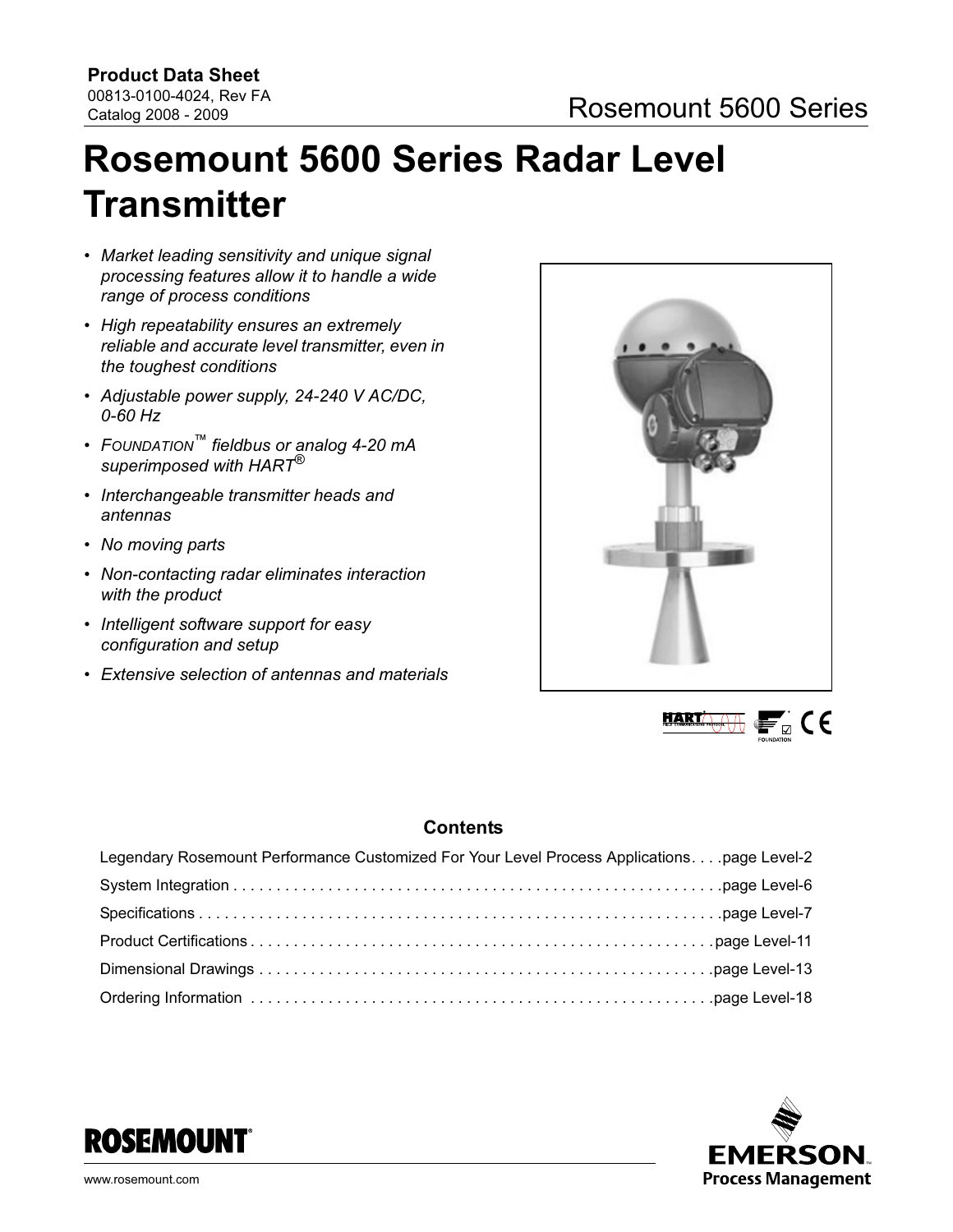## <span id="page-1-0"></span>Legendary Rosemount Performance Customized For Your Level Process Applications

## Introduction

The Rosemount 5600 Series is an intelligent non-contacting radar level transmitter. Its high performance microprocessor allows for advanced signal processing and smart echo-tracking features. Together with its high sensitivity the radar transmitter can detect and evaluate all echoes within the tank or vessel. The 5600 Series support and assist the user to a successful configuration of the transmitter in process level applications, from easy to complex process situations.

## Applications

The Rosemount 5600 uses state-of-the art microwave technology to get highest reliability and precision. It measures the level of liquids, slurries, and solids. The transmitter operates in a wide range of temperatures, pressures, vapor gas mixtures, and various process conditions.

FIGURE 1. Rosemount 5600 Applications

• Applications in process vessels with agitators require a radar transmitter with the 5600's high sensitivity and advanced signal processing to separate the measuring signal from noise created by disturbances.



- 
- Still-pipe or bridle mounting is recommended for LPG applications, where the surface is sometimes boiling, and for some extremely turbulent conditions. The pipe reduces foam and turbulence and also increases surface reflection.
- The Rod antenna is suitable for small nozzle openings on tanks with short measuring range.
- 
- With the parabolic antenna the 5600 Series is suitable for measurement of various types of solid materials (example: cement). Since solid materials quite often generate dusty environments inside their vessels and tanks, the parabolic antenna can be equipped with a protective PTFE cover which prevents dust from sticking to the transmitting portion of the antenna.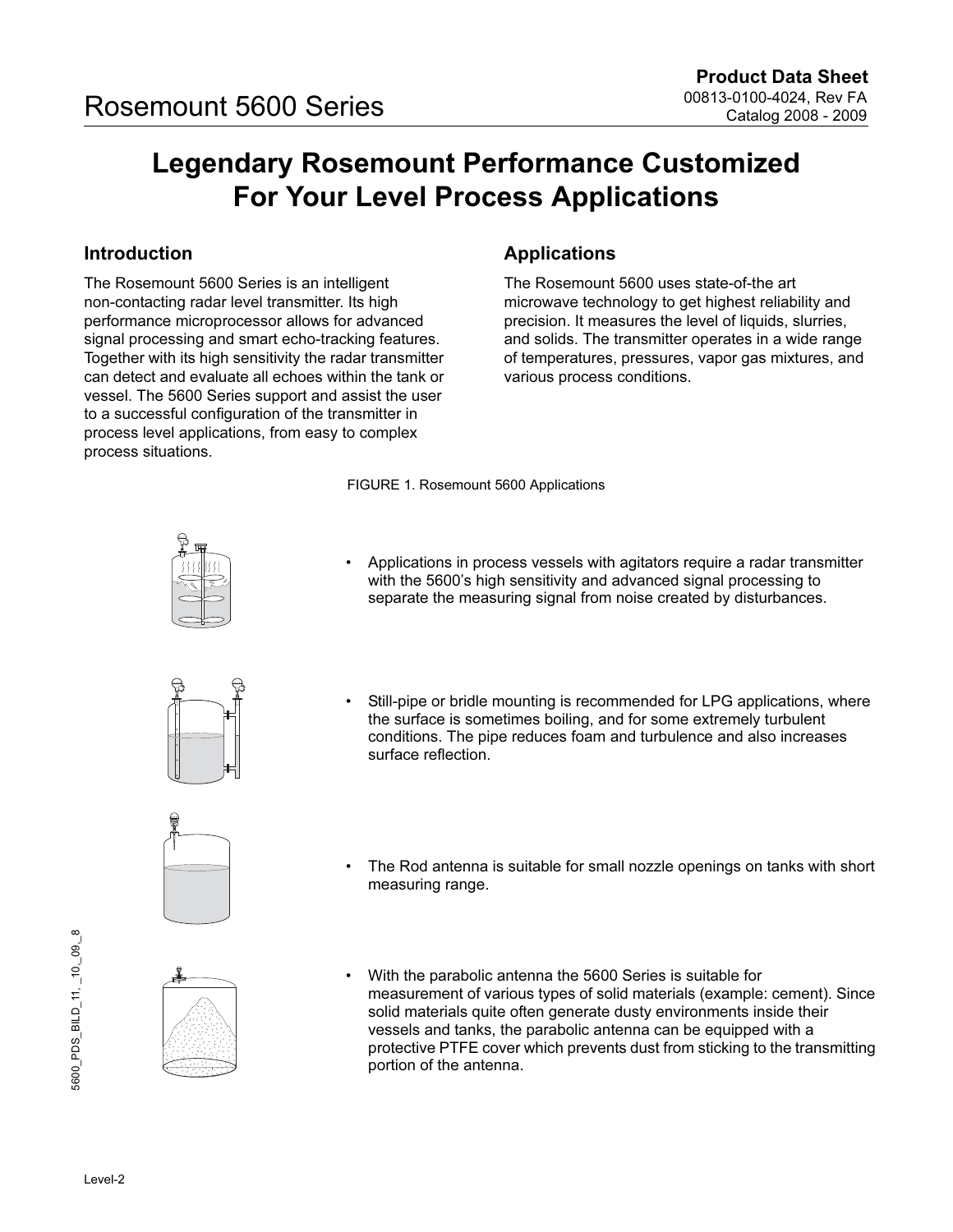Catalog 2008 - 2009

## Interchangeable Head

A 5600 Radar Level Transmitter consists of a Transmitter Head (TH) and a tank connection including antenna. The TH and the electronics inside are interchangeable without opening the tank.

FIGURE 2. Interchangeable Transmitter Head



## Antennas

### Rod Antenna

- Suitable for tanks with small openings.
- Existing tank flange can be used as the tank connection.

### Cone Antenna

- Suitable for free-propagation and pipe mounted installation.
- Cone extensions are available (see [Figure 18](#page-15-0)  [on page Level-16](#page-15-0) and [Table 13 on](#page-21-0)  [page Level-22\)](#page-21-0).
- Optional Cone antennas with cleaning/flushing connection are available (see [Figure 18 on](#page-15-0)  [page Level-16](#page-15-0) and [Table 14 on](#page-22-0)  [page Level-23\)](#page-22-0).

### Process Seal Antenna

- The dish of the Process Seal is made of PTFE.
- Only exposes material suitable for hygienic or corrosive applications (see [Figure 16 on page Level-15](#page-14-0) and [Table 11 on page Level-21](#page-20-0)).

### Parabolic Antenna

- Suitable for solid materials (example: cement)
- Withstand heavy contamination
- Can be equipped with a PTFE protective cover to reduce the effects of dusty environments

## Plate Design

<span id="page-2-0"></span>

Cone and Rod antennas, except the Cone with Flushing Connection, are designed with a protective plate as shown in [FIGURE 3.](#page-2-0). The plate and antenna (stainless steel or optional material) together with the tank seal and o-rings (PTFE or Quartz) are the wetted parts exposed to the tank atmosphere. This allows the use of an existing flange, or a lower cost flange alternative. Loose flanges are available [\(Table 18 on page Level-25\)](#page-24-0).

## Rosemount 2210 Display Unit

The Rosemount 2210 offers basic configuration using the 4 software keys on the display itself. Data presentation on the LCD can be customized and allows many viewing alternatives. The 2210 is also used if temperature sensors are to be connected to the 5600 Series. See [Table 8 on page Level-18](#page-17-1) for available versions.

## Electrical Connections

The transmitter has a power supply with an ultra-wide input range from 24 to 240 V AC or DC, 0-60 Hz.

The Transmitter Head has two separate junction boxes. One is for a non-intrinsically safe primary signal output and power supply cables. The other is normally used for intrinsically safe (IS) HART/analog outputs or optionally for a non-IS secondary analog output.

Primary Outputs can be HART or FOUNDATION fieldbus, either IS or Non-IS. The HART and secondary analog outputs can be either active or passive depending on required options.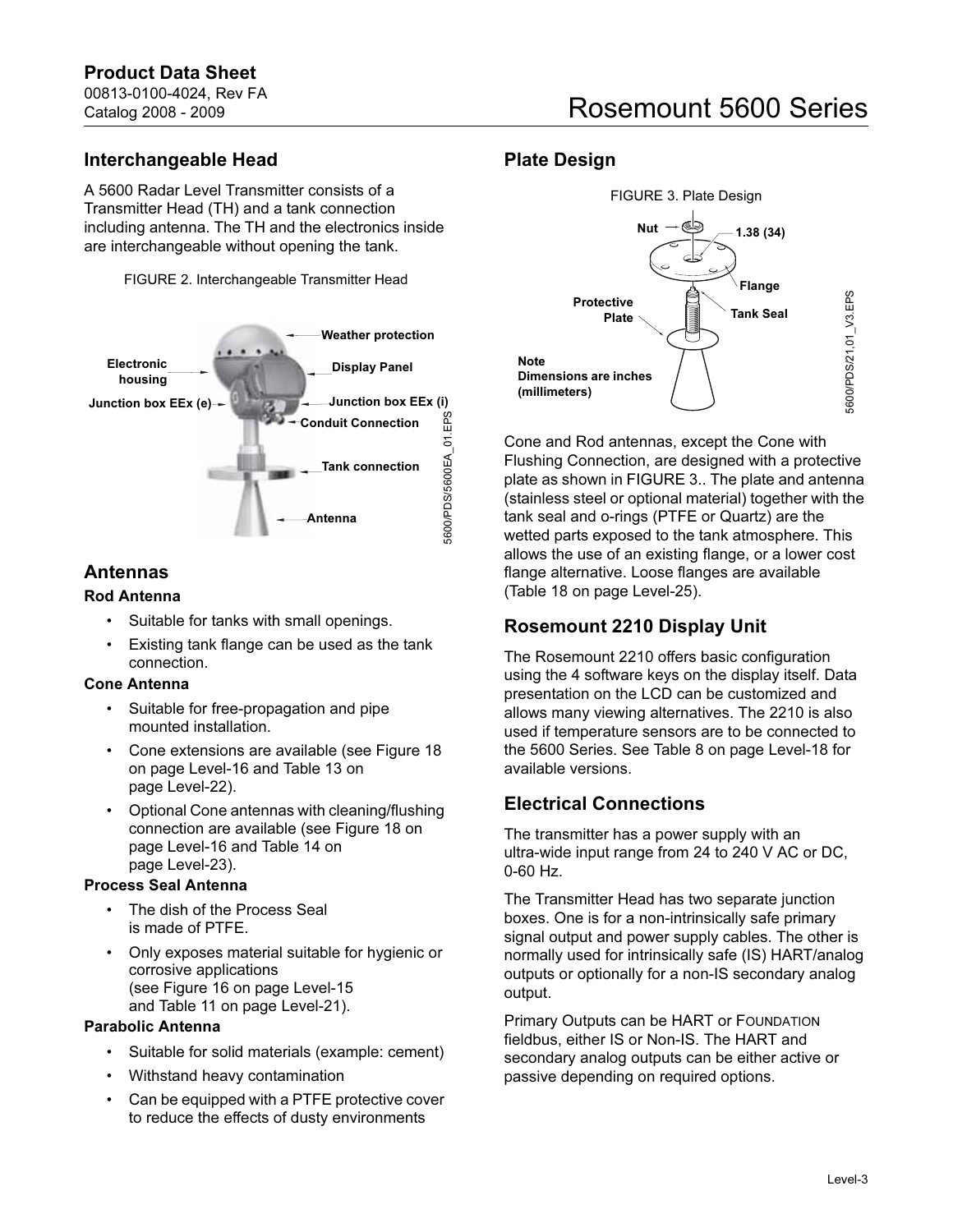## Mechanical Mounting

The 5600 radar transmitter is easily carried to the tank top and mounted on a suitable nozzle or pipe. The radar transmitter should be installed as follows:

- Antenna oriented perpendicular to a horizontal surface.
- The transmitter should be mounted with as few fittings as possible within the beam angle.
- Filling inlets creating turbulence should preferably be kept at a distance.
- Choose as large antenna diameter as possible. A larger diameter concentrates the radar beam and ensures maximum antenna gain. Increased antenna gain offers greater reflection of weak surface echoes.



| TABLE 1. Rosemount 5600 Beam Diameter and Angle |  |  |  |
|-------------------------------------------------|--|--|--|
|                                                 |  |  |  |

|                                              | Distance, ft (m)      |          |          |         |
|----------------------------------------------|-----------------------|----------|----------|---------|
| Antenna Type & Beam                          | 16(5)                 | 33(10)   | 49 (15)  | 66 (20) |
| Angle                                        | Beam Diameter, ft (m) |          |          |         |
| Cone $3$ in $25^\circ$                       | 7.2(2.2)              | 14(4.4)  | 22(6.7)  | 29(8.9) |
| Rod/Cone 4 in/ Process<br>Seal 4 inch 21°    | 6.2(1.9)              | 12(3.7)  | 18(5.6)  | 24(7.4) |
| Cone 6 in/ Process Seal<br>6 inch $18^\circ$ | 5.2(1.6)              | 10(3.1)  | 15(4.7)  | 21(6.3) |
| Cone 8 inch $15^\circ$                       | 4.3(1.3)              | 8.5(2.6) | 13(3.9)  | 17(5.3) |
| Parabolic 10°                                | 3.0(0.9)              | 5.6(1.7) | 8.5(2.6) | 11(3.5) |

FIGURE 5. Preferred Mounting (1)

0.4 (10) or more (2)

 $24 (600)^{(3)}$ 

(1) Dimensions are inches (millimeters).

(2) For best measurement performance the nozzle height should be shorter than the antenna or consider an extended cone [\(FIGURE 18.\)](#page-15-0) for your current transmitter.

(3) Recommended minimum distance for all antennas. (Shorter distance may apply, consult factory).

## Measurement Principle

The level of the product in the tank is measured by radar signals transmitted from the antenna at the tank top. After the radar signal is reflected by the product surface the echo is picked up by the antenna. As the signal is varying in frequency the echo has a slightly different frequency compared to the signal transmitted at that moment. The difference in frequency is proportional to the distance to the product surface, and can be accurately calculated. This method is called FMCW (Frequency Modulated Continuous Wave) and is used in all high performance radar transmitters.

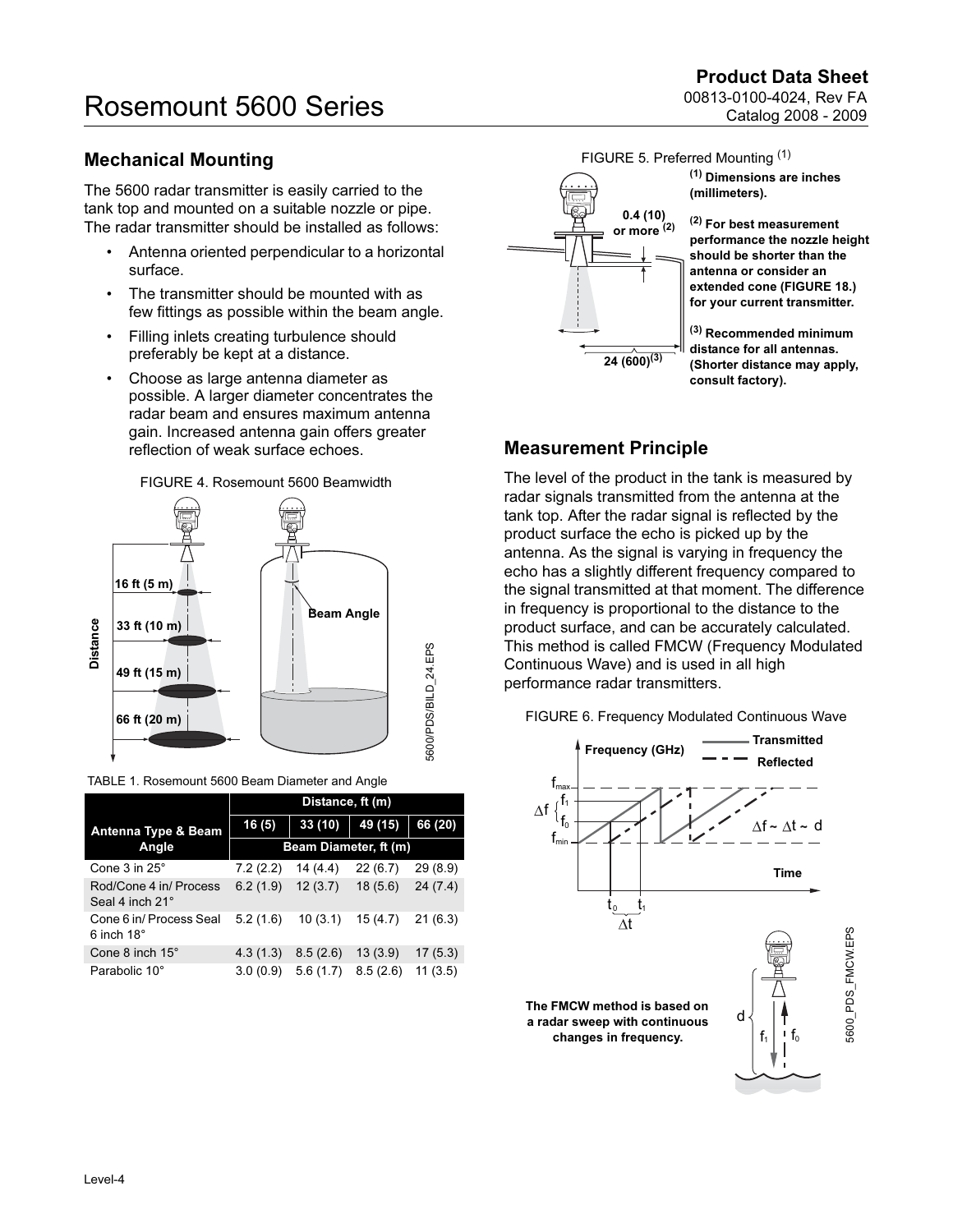## Rosemount 5600 Series

## Measuring Range

The diagrams below show how the measuring range is influenced by the antenna type, dielectric constant of the liquid  $(\varepsilon_r)$  and the process conditions. For optimum performance the maximum measuring distance should be kept within the range indicated with darker color in the diagrams. Values are valid for free propagation measurement without still-pipes (bridles).

For liquids with  $\varepsilon_r$  that are smaller than 1.8 such as liquefied gases, an 8 inch or bigger diameter antenna is recommended if measurement is done with free propagation. In this case the measuring range in calm surface tanks is 50 ft (15 m).

To increase the measuring range further in turbulent tanks, a still-pipe can be used. For still-pipe mounted 5600 transmitters the typical measuring range is 115-160 ft (35-50 m) in turbulent tanks with liquids having  $\varepsilon_r$  less than 1.8.

The 5600 transmitter installed in a pipe can measure products with a dielectric ≥1.4.

|   | TABLE 2. Categories of liquids                                                                            |
|---|-----------------------------------------------------------------------------------------------------------|
| d | Oil, gasoline and other hydrocarbons, petrochemicals (dielectric constant, $\varepsilon_r$ =1.9-4.0)      |
|   | Alcohols, concentrated acids, organic solvents, oil/water mixtures and acetone ( $\varepsilon_r$ =4.0-10) |
|   | Conductive liquids, e.g. water based solutions, dilute acids and alkalis ( $\varepsilon_r$ > 10)          |

FIGURE 7. Applications with calm product surface $(1)$ 



FIGURE 8. Applications where the product is gently stirred, causing minor turbulence<sup>(1)</sup>



FIGURE 9. Applications with turbulent product surface conditions<sup>(1)</sup>



<sup>(1)</sup> Measuring range in ft (m).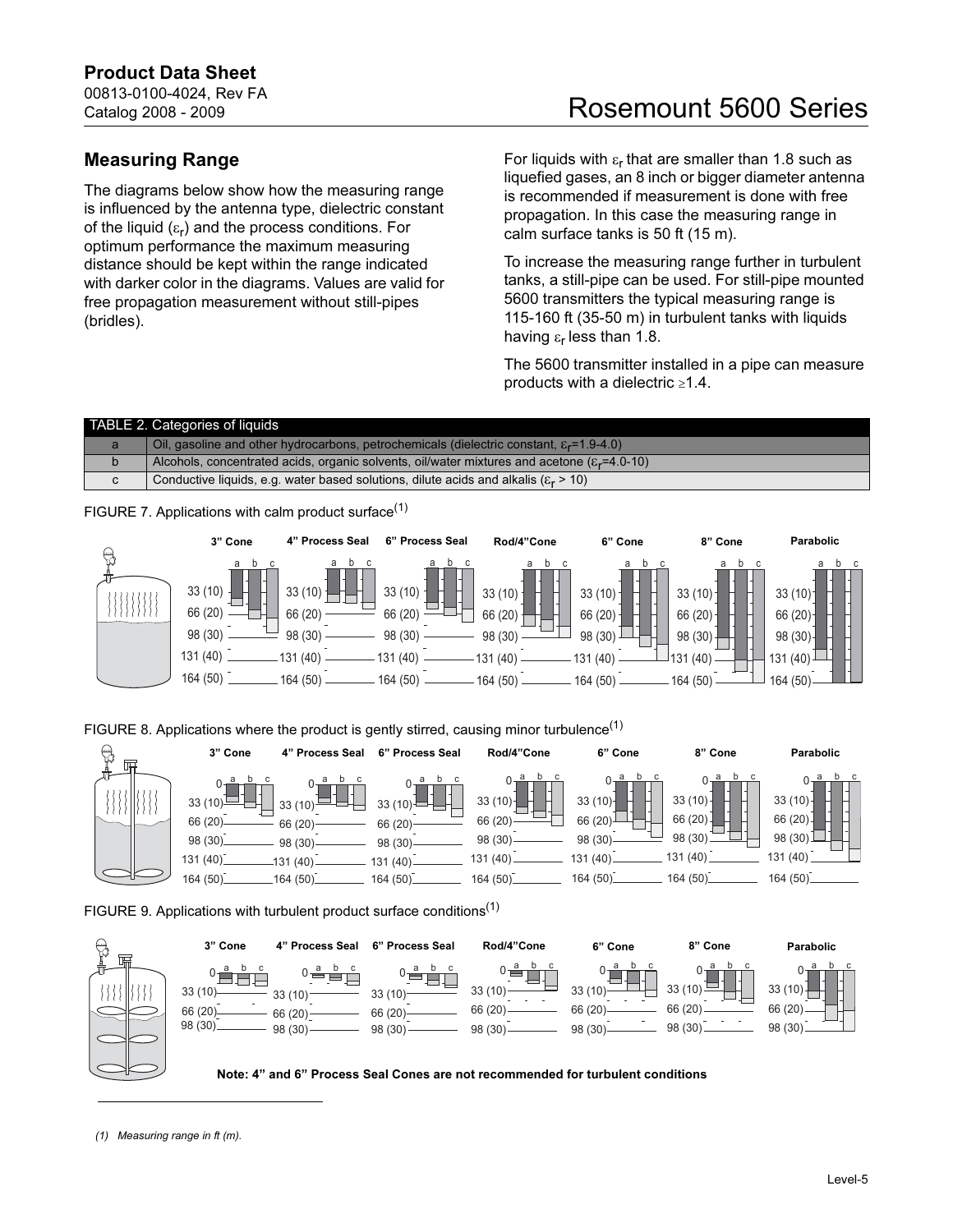## <span id="page-5-0"></span>Rosemount 5600 Series Catalog 200813-0100-4024, Rev FA Catalog 2008 - 2009

## System Integration

Level values are transmitted from the transmitter as analog 4-20 mA signals superimposed with HART or FOUNDATION™ fieldbus. The analog outputs are either passive for connection to powered cables or active providing signal power for 4-20 mA. Analog outputs can also be specified as intrinsically safe or non-intrinsically safe.

Basic configuration and setup can be done on a HART communicator, via the 2210 Display Unit, AMS, DeltaV, or any other FOUNDATION fieldbus/HART host applications (control systems).

Rosemount Radar Master is a PC based software package which allows for full configuration, including advanced features such as Spectra plots, offline/online configuration capabilities, logging, extensive online help, etcetera. To communicate with the device using Radar Master either a HART or Modbus Modem (RS485 Sensor Bus Port) is required for the PC. For fieldbus devices Radar Master can only be connected to the Sensor Bus Port (see list of Modems on [page Level-25\)](#page-24-1).



The Rosemount 5600 is a core component of the PlantWeb digital plant architecture.



FIGURE 10. System Integration using the HART Communicator

FIGURE 11. System Integration FOUNDATION fieldbus

<span id="page-5-1"></span>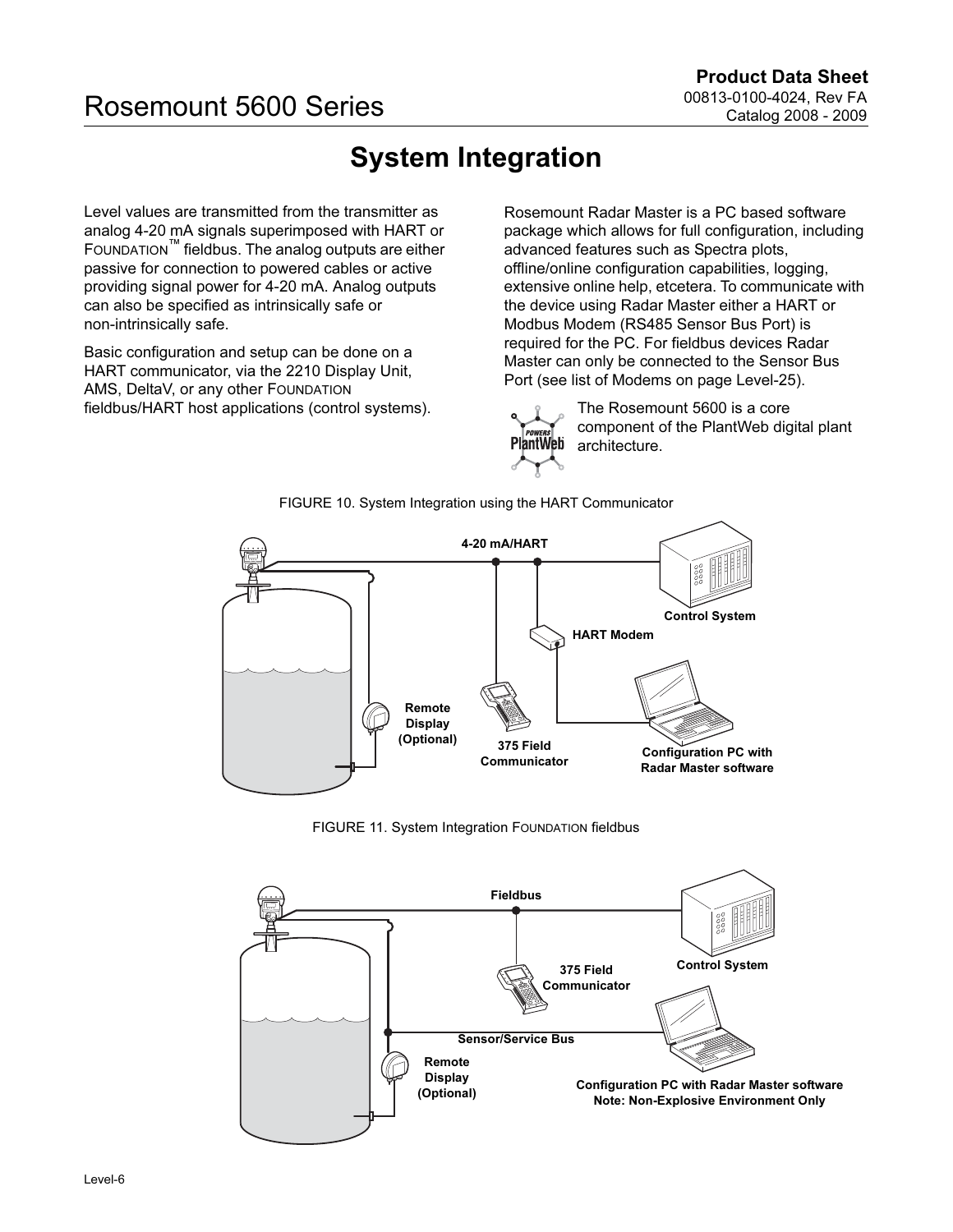## **Specifications**

### <span id="page-6-0"></span>**GENERAL**

Product Designation 5600 Series Radar Level Transmitter

### Operating Principle 10GHz FMCW radar

Beam Angle See Figure 2-12. and Table 2-3 on page 2-9

### Microwave Output Power Max 1.0 mW

### Internal Calibration

Internal digital reference for automatic compensation of radar sweep

### Signal Processing

Powerful and advanced digital signal processing using FFT and advanced echo handling software

### MEASURING PERFORMANCE

#### Instrument Accuracy (Under reference conditions)

±0.2 in. (±5 mm)

Reference Conditions Metal plate with no disturbing objects Temperature: 68 °F (20 °C). Pressure: 14 - 15 psi (960 - 1060 mbar). Humidity: 25 - 75% RH. Reference Measuring Range: 1.64 - 98 ft. (0.5 - 30 m)

### Resolution

0.04 in (1 mm)

### Temperature Stability

±500 ppm of measured distance within the ambient temperature range

### Repeatability

±0.04 in (±1 mm)

### Measuring Range

0-164 ft. (0-50 m) Standard 0 - 324 ft. (0 - 99 m) Optional, requires special configuration

### Update Time

100 ms

**Processors** 

32-bit Floating DSP

### **CONFIGURATION**

### HART Device

Configure the device using Rosemount Radar Master, a powerful and interactive Windows-based configuration tool, which is enclosed with each order. A HART Modem is required for the PC to communicate with the device.

Recommended PC Hardware Specification: ≥ 1 GHz processor, ≥ 128 MbRam, and Operating System of Windows 2000, XP, or NT. Alternative Configuration Tools:

Emerson Process Management 375 Field Communicator, Emerson Process Management AMS software, or many of the other HART hosts that supports DD technology.

### FOUNDATION™ fieldbus Device

Configuration of a fieldbus device can be done via DeltaV, or the 375 Field Communicator, or by hosts that support FOUNDATION<sup>™</sup> fieldbus and DD technology.

Radar Master may also be used for 5600 fieldbus devices, but only using the Sensor Bus Port connection.See below.

### Sensor Bus Port

Configuration is also available with Radar Master via the 5600 device Sensor Bus Port Connection. This port is available for both HART and Fieldbus devices. Connect the PC directly to the transmitter using a RS485 (Modbus) modem.

Note that this connection is only allowed in a Non-Explosive environment. See [Figure 11 on page Level-6](#page-5-1). A proven RS485 Modem and the part number is listed in [Table 17 on page Level-25.](#page-24-2)

## DISPLAY

### Display (factory mounted on transmitter)

Protection class IP67

With weather/dirt protection cover; graphical LCD display 128 by 64 pixels with 4 control soft-keys and 7 text lines with 16 characters/line for display and configuration.

### Display (remote mounted)

Same as above, mounted in separate enclosure, protection class IP67; max cable length, display - radar transmitter: 330 ft. (100 m); cable type: 4 wire shielded instrument cable, min.  $0.5 \text{ mm}^2$ , (AWG 20).

### Display with Temperature Inputs (remote mounted)

Same as above, mounted in separate enclosure, protection class IP67; max cable length, display - radar transmitter: 330 ft (100 m); cable type: 4 wire shielded instrument cable, min.  $0.5 \text{ mm}^2$ , (AWG 20); temperature measurement 1-3 spot elements PT100 or CU100, or 6 spot elements with common return.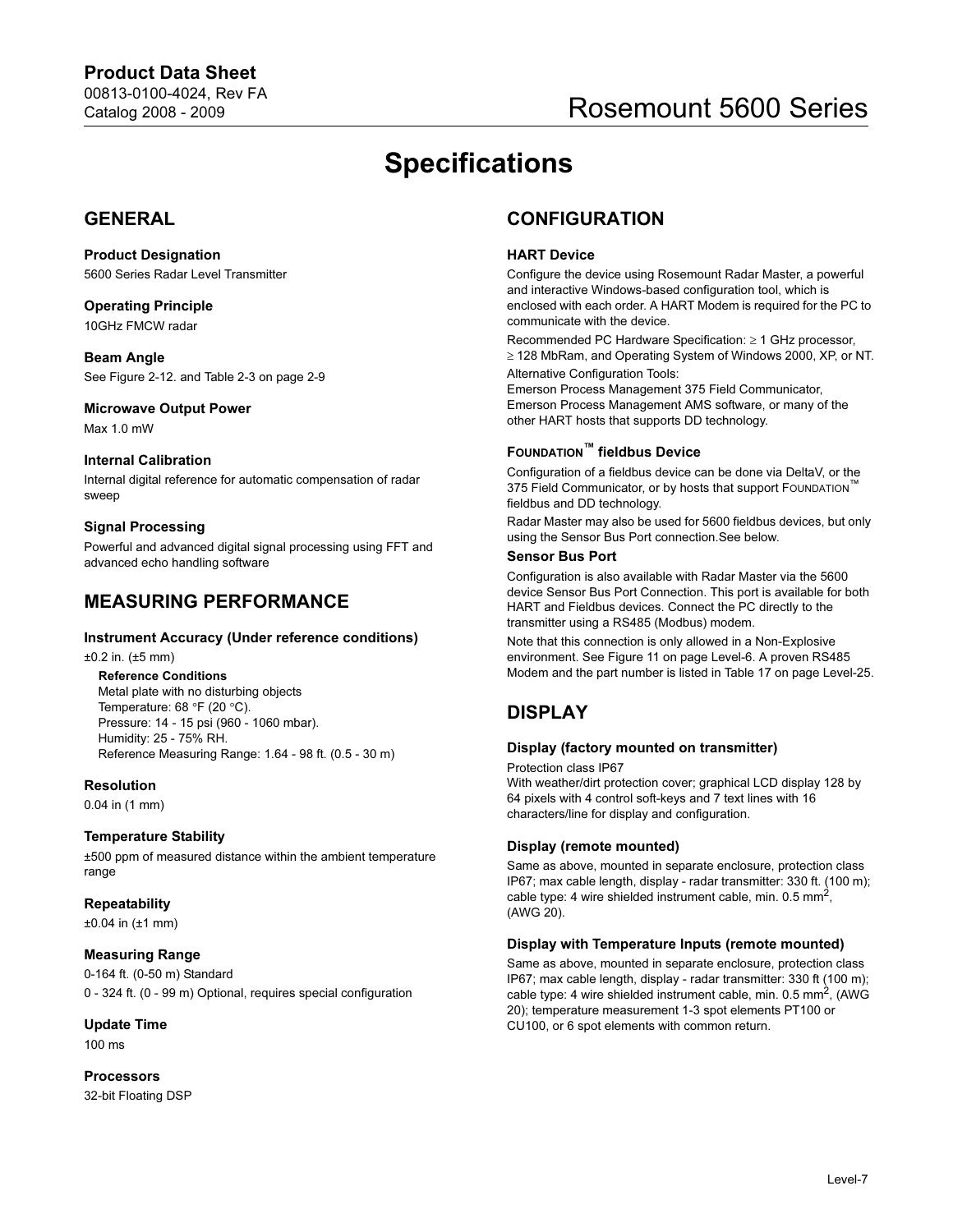## Rosemount 5600 Series Catalog 200813-0100-4024, Rev FA

## ELECTRICAL

Power Supply

Ultra wide power supply 24-240 V AC or DC 0-60 Hz

**NOTE** Minimum power required at transmitter power terminals is 20 V

Power Consumption Maximum 10 W, Nominal 5 W

### Transmitter Cable Entries

3  $\times$  <sup>1</sup>/2 inch NPT; for cable glands or conduit entries Optional: <sup>1</sup>/2 inch NPT Cable Gland Kit Optional: <sup>1</sup>/2 inch NPT/ M20 Adapters (Set of 3)

Remote 2210 Display Unit Cable Entries 2x M20 Entries 1x M25 Entry

Output Cabling Twisted and shielded pair; min.  $0.5$  mm<sup>2</sup> (AWG 20)

### **Outputs**

Primary Output: Alternative 1: HART<sup>®</sup> + 4-20 mA current loop (non-IS or IS option) Alternative 2: FOUNDATION™ fieldbus (non-IS or IS option)

Secondary Outputs: Analog 4-20 mA current loop (Optional)

### Analog Output Characteristics

### Type

Analog 4-20 mA Current Loop, active (with power supplied by the 5600) or passive (for loop-supplied power)

### Galvanic Isolation

> 1500 V RMS or DC

### Analog Output Characteristics

See [Product Certifications on page Level-11](#page-10-0)

Alarm Level Standard: Low=3.8 mA, High=22 mA or freeze, NAMUR NE43: High=22.50 mA, Rosemount: Low=3.75 mA Accuracy  $±300 \mu A$  at 4 mA ±600 µA at 20mA

Resolution 0.5µA (0.003%)

Linearity ±0.01%

Temperature Drift ± 28 ppm/°F (±50 ppm/°C)

### Output Impedance >10 MΩ

Voltage Compliance 7-30 V (passive output)

External Loop Resistance

<700 Ω (passive output with 24 V external supply) <300 Ω (active output)

### Fieldbus Output Characteristics

Fieldbus Voltage limits: 9 to 32 V Current Draw: 12.5 mA For I.S. Applications:  $U_i$  = 30 V l<sub>i</sub> = 300 mA  $P_i$  = 1.3 W  $C_i = 0$  $L_i = 0$ 

Lift-off Minimum Voltage

9.0 V

### Class

Link Master (LAS)

### Number of Available VCRs 20

VCR Statistics Yes

Execution Time 60 ms for AI-block

Instantiation No (all blocks are instantiated per default)

### Available Menus and Methods

Transducer Block Configure Gauge, Restart Device, Set to Factory Defaults, Sensor Bus

Resource Function Block Master Reset

Conforming FOUNDATION Fieldbus ITK 4.6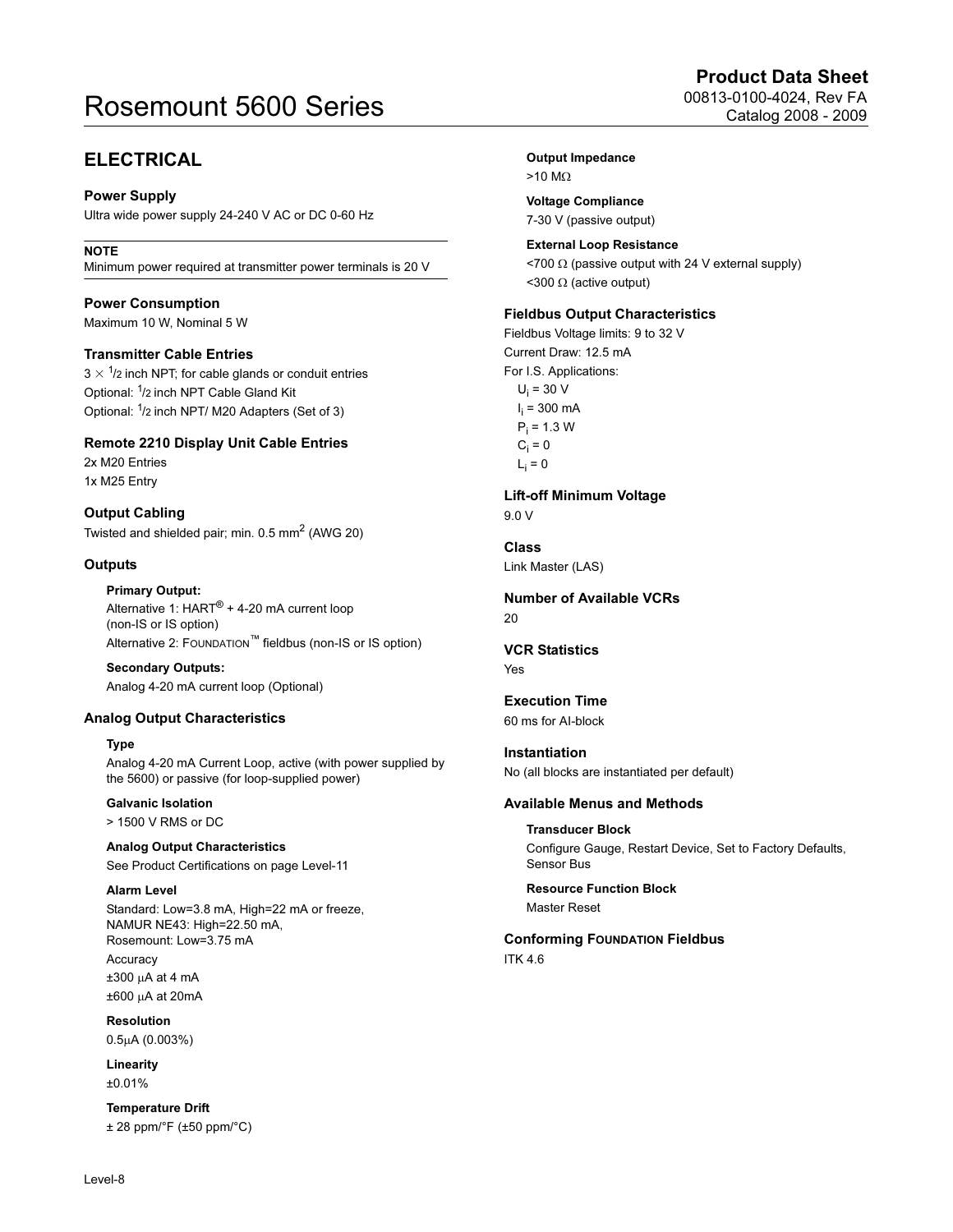## Product Data Sheet

00813-0100-4024, Rev FA Catalog 2008 - 2009

## Rosemount 5600 Series

### Advanced Diagnostics

### Failures

Level, Temperature and Volume measurement failure

### Warnings

Empty tank, full tank, Database, Hardware, Software, and Configuration warnings

### Errors

Database, Hardware, Software, and Configuration warnings

### 2210 Display Unit Output Characteristics

#### With Temperature Output

See [Product Certifications on page Level-11](#page-10-0)

#### Without Temperature Output

See [Product Certifications on page Level-11](#page-10-0)

#### Temperature Measurement

1-3 spot elements, PT100 or CU100, or 6 spot elements with common return. Input accuracy ±0.9°F (±0.5°C)

### Temperature Measurement Output

Average temperature or individual spots (1)

## MECHANICAL

### Housing/Enclosure

Permanent moulded cast aluminium, chromed and powder painted

### Flanges

ANSI, DIN standard, Material: Stainless steel 316L and Stainless Steel EN 1.4404

### Approximate Weights

### TABLE 3.

| Transmitter                 | Size in. (mm)       | Weight Ib. (kg)                |
|-----------------------------|---------------------|--------------------------------|
| 5600 Transmitter            | N/A                 | 19.8 lbs. (9,0 kg)             |
| Antenna                     | Size in. (mm)       | Add Max Ib. (kg)               |
| Rod Antenna                 |                     | 4.41 lb. $(2.,0 \text{ kg})$   |
| Cone Antenna                | 3 in (76,2 mm)      | 2.20 lb. (1,0 kg)              |
| Cone Antenna                | 4 in. (101,6 mm)    | 3.31 lb (1,5 kg.)              |
| Cone Antenna                | 6 in. (152,4 mm)    | 4.41 lb. (2,0 kg.)             |
| Cone Antenna                | 8 in. (203,2 mm)    | $6.61$ lb. $(3.0 \text{ kg.})$ |
| <b>Process Seal Antenna</b> | PS 4 in. (101,6 mm) | 4.41 lb. (2,5 kg.)             |
| Process Seal Antenna        | PS 6 in. (152,4 mm) | 5.51 lb. (2,5 kg.)             |
| Parabolic Antenna           |                     | 17.6 lb. (8,0 kg.)             |

### Height Above Flange

15 in (400 mm)

### Antenna Dimensions

Cone: See [Figure 13 on page Level-14](#page-13-0) Rod: See [Figure 12 on page Level-13](#page-12-1) Process Seal: See [FIGURE 16.](#page-14-0) and [Table 7 on page Level-15](#page-14-1) Extended Cone: See [page 16](#page-15-1) Cone with Integrated Flushing Connection: See [page 16](#page-15-0)

(1) Individual spots not available in Foundation fieldbus Parabolic: See [Figure 19 on page Level-17](#page-16-0) devices

TABLE 4. Antenna material and o-ring selection ● Applicable - Not applicable

\*The Rod antenna is a combination of 316L SST and PTFE.

Rod Antenna Cone Antenna Process Seal Antenna Extended Cone Antenna Cone with Integrated Flushing Connection Parabolic Antenna Material: Stainless Steel 316L ● ● ● ● ● Hastelloy® C22 - ● - - - - Titanium Gr1/Gr2 → - → → → ● Tantalum - ● - - - - Monel® 400 - ● - - - - PTFE ●☛ - ● - - - Tank Seal: PTFE - ● - ● ● ● Quartz - - ● - ● ● ● ● ● O-Rings: Viton<sup>®</sup> Fluoroelastomer ● ● - ● ● ● Kalrez® 6375 ● ● - ● ● -  $\qquad \qquad \bullet$   $\qquad \bullet$   $\qquad \bullet$   $\qquad \bullet$   $\qquad \bullet$   $\qquad \bullet$   $\qquad \bullet$   $\qquad \bullet$   $\qquad \bullet$   $\qquad \bullet$ Buna-N ● ● - ● ● -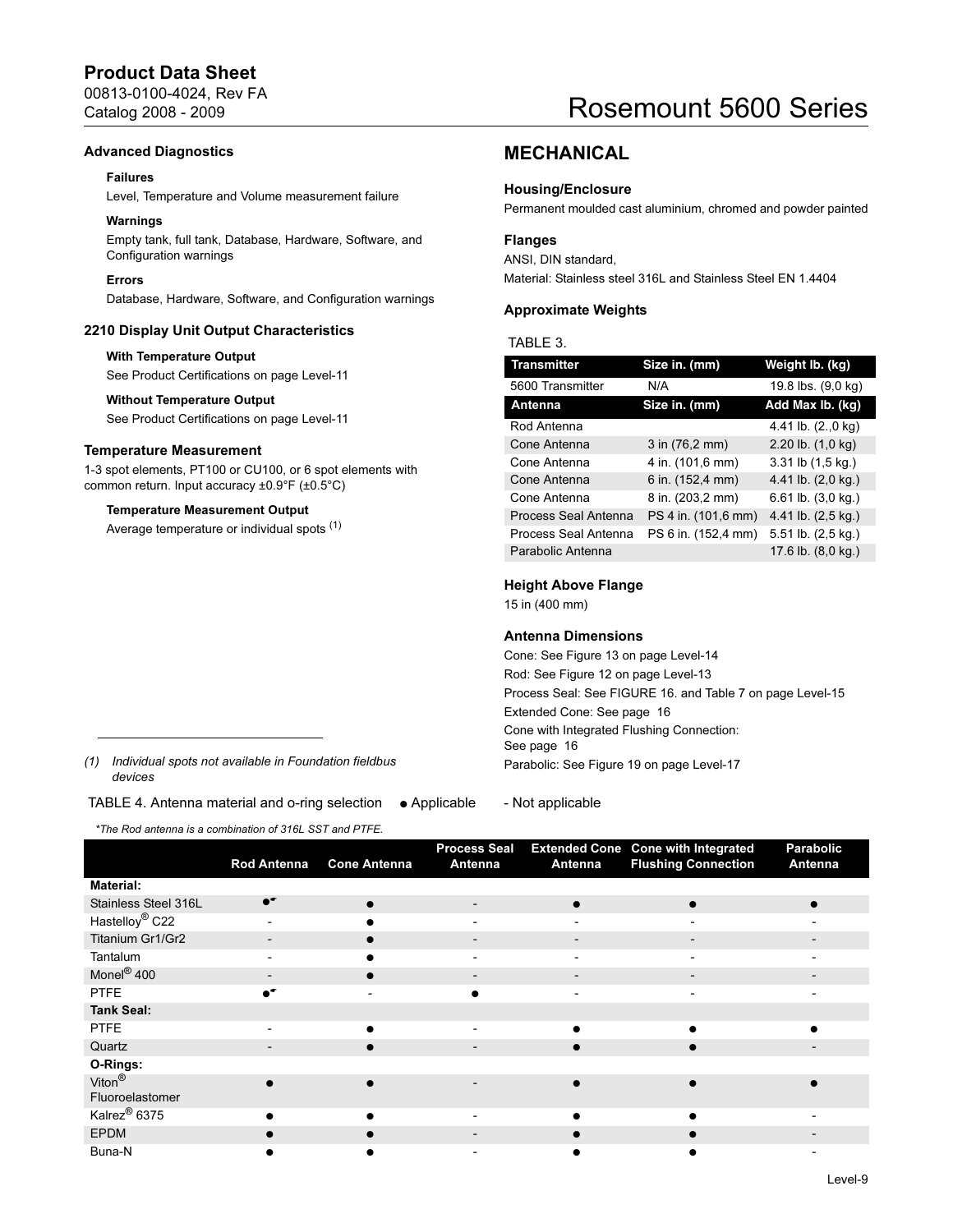## Rosemount 5600 Series Catalog 200813-0100-4024, Rev FA

## ENVIRONMENTAL

### Ambient Temperature

-40 to 70°C (-40 to 158°F) LCD Readable between: -20 to 70 °C (-4 to 158 °F)

### Process Temperature Range (1)

-40 to 752°F (-40 to 400°C)

### Flange Temperature Range (1)

### TABLE 5. Flange Temperature Range depending on O-ring selection

| <b>O-ring Material</b>                | <b>Minimum</b><br><b>Temperature</b><br>°F (°C) in air | <b>Maximum</b><br><b>Temperature</b><br>$F$ (°C) in air |
|---------------------------------------|--------------------------------------------------------|---------------------------------------------------------|
| Viton <sup>®</sup><br>Fluoroelastomer | $5(-15)$                                               | 392 (200)                                               |
| <b>Ethylene Propylene</b><br>(EPDM)   | $-40(-40)$                                             | 266 (130)                                               |
| Kalrez <sup>®</sup> 6375              | $-4$ $(-20)$                                           | 527 (275)                                               |
| Buna-N                                | $-31$ $(-35)$                                          | 230 (110)                                               |

### Pressure Range (1)

Full vacuum to +798 psig (+55 bar), depending on antenna style

### Emission Approvals

FCC: K8CPRO, K8CPROX R&TTE: E813268O-CC

### **Humidity**

IEC 60068-2-3

### Climatic Class/Corrosion Class

IEC 68-2-1, IEC 60068-2-52 test KB severity 2

### Ingress Protection

IP66, IP 67, and NEMA 4

Vibration IEC 721-3-4 class 4M4

### UV Protection

ISO 4892-2

### Electromagnetic Compatibility

EN61326-1: 1997 incl A1:1998 and A2:2001, Immunity 50081-2, Emission 50081-1

### Lightning Protection

EN61326, EN61000-4-5, IEC801-5, level 2 kV

### Power Supply Fluctuation

IEC 92 Part 504 sec. 3.5

<sup>(1)</sup> See [FIGURE 12.](#page-12-1), [FIGURE 13.,](#page-13-0) [FIGURE 16.,](#page-14-0) [FIGURE 17.,](#page-15-1) [FIGURE 18.,](#page-15-0) and [FIGURE 19.](#page-16-0) for specification of each antenna.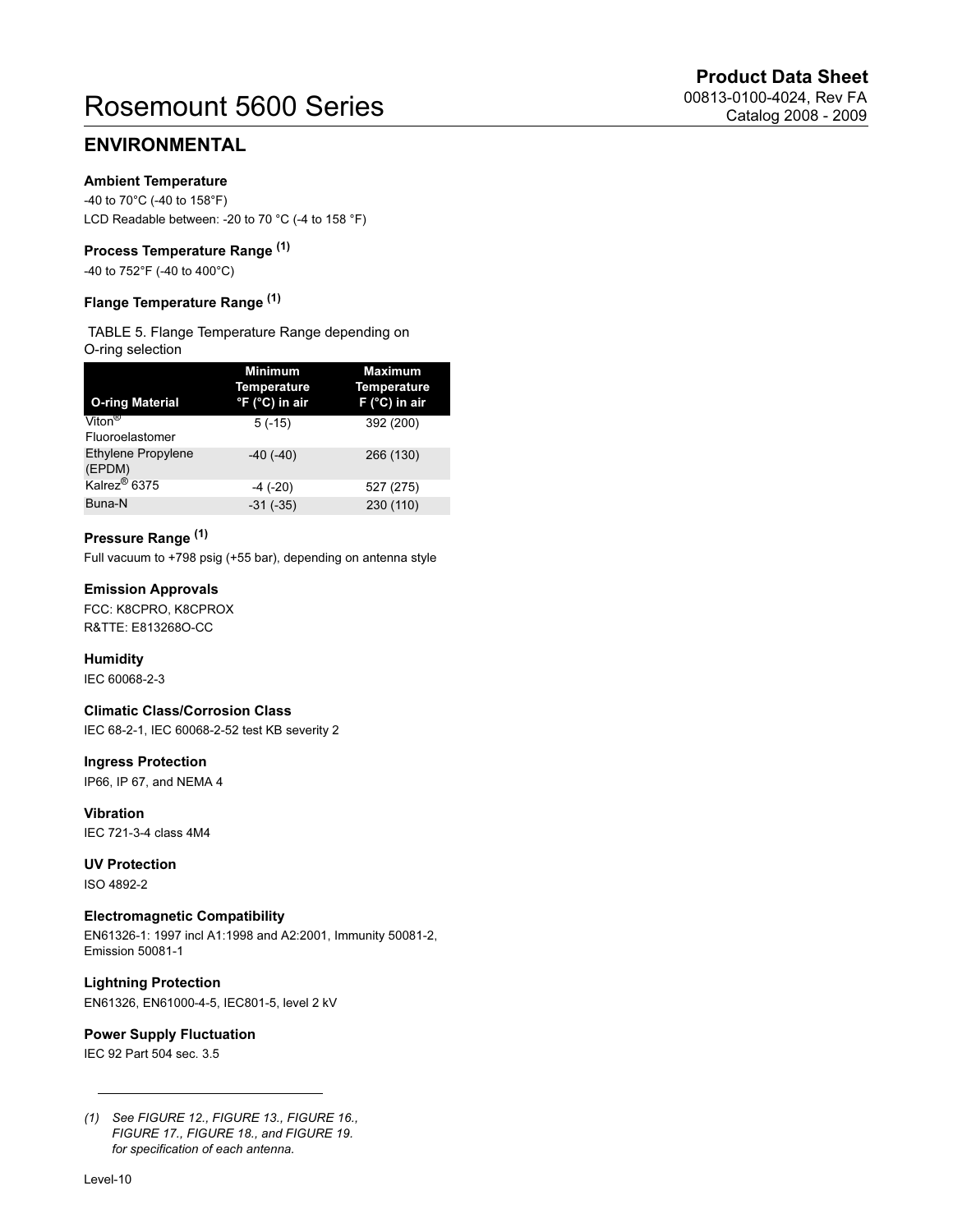<span id="page-10-0"></span>Product Data Sheet 00813-0100-4024, Rev FA Catalog 2008 - 2009

## Product Certifications

### SAFETY NOTE AND SPECIAL CONDITIONS FOR SAFE USE (X-MARKINGS IN ATEX, AND IECEX CERTIFICATES)

As light alloys may be used as the enclosure (or other parts) they may be at the accessible surface of this equipment, in the event of rare incidents, ignitions sources due to impact and friction sparks could occur. This shall be considered when the equipment is being installed in locations that specifically require Group II, Category 1G equipment.

Under certain extreme circumstances, the non-metallic parts of the equipment may be capable of generating an ignition-capable level or electrostatic charge. Therefore, when used for applications that specifically require Group II, Category 1 equipment, the equipment shall not be installed in a location where the external conditions are conducive to the build-up of electrostatic charge on such surfaces. Additionally, the equipment non-metallic parts shall only be cleaned with a damp cloth

## Approved Manufacturing Locations

Rosemount Tank Radar AB – Gothenburg, Sweden

### European Union Directive Information

The EC declaration of conformity for all applicable European directives for this product can be found on the Rosemount website at www.rosemount.com. A hard copy may be obtained by contacting our local sales representative.

## ATEX Directive (94/9/EC)

Rosemount Inc. complies with the ATEX Directive.

## Ordinary Location Certification for Factory Mutual

As standard, the transmitter has been examined and tested to determine that the design meets basic electrical, mechanical, and fire protection requirements by FM, a nationally recognized testing laboratory (NRTL) as accredited by the Federal Occupational Safety and Health Administration (OSHA).

## 5600 Series Radar Level Transmitter European ATEX Directive Information

This document lists specific requirements which have to be fulfilled to secure a safe installation and use of 5600 Series Radar Level Transmitter in a hazardous area. Omission may jeopardize safety, and Rosemount will not take any responsibility if requirements as listed below are not fulfilled.

## Canadian Registration Number (CRN)

The product design of the Cone Antenna has been accepted and registered for use in Canada. CRN: 0F1015.9C

### Hazardous Locations Certifications

### ATEX Approvals

### 5600 Series Level Transmitter

E1 Certificate Number: Sira 03ATEX1294X With Intrinsically Safe Outputs (only) ATEX Marking:  $\textcircled{k}$  II (2) (1) 1/2 GD T85°C Safety Coding: EEx de [ib] [ia] IIC T6 (-40°C ≤ T<sub>amb</sub> ≤+70°C) With Non-IS Primary Output and IS Display Output ATEX Marking:  $\langle \overline{\mathbb{Q}} \rangle$  II (1) 1/2 GD T85°C Safety Coding: EEx de [ia] IIC T6 (-40°C  $\leq$  T<sub>amb</sub>  $\leq$ +70°C) With Non-IS Primary and/or Non-IS Secondary Outputs ATEX Marking:  $\langle \overline{x} \rangle$  II 1/2 GD T85°C Safety Coding: EEx de IIC T6 (-40°C  $\leq$  T<sub>amb</sub>  $\leq$ +70°C)) Special Conditions for Safe Use: See first paragraph of the Produce Certifications Chapter

Passive analog output 4-20mA, Label identification = HART passive. Voltage compliance 7-30V: U<sub>i</sub> = 30 V l<sub>i</sub> = 200 mA  $C_i = 0$  $L_i = 0$  $U_0 = 0$  $I_0 = 0$  $U_m = 250 V$ 

Active analog output 4-20mA, Label identification = HART active. Max load 300Ω:  $U_0 = 23.1 V$  $I_0 = 125.7$  mA  $P_0 = 0.726 W$  $C_{ext}$  =0.14  $\mu$ F  $L_{ext}$  = 2.2 mH  $C_i = 0$  $\mathsf{L}_{\mathsf{i}} = \mathsf{0}$ 

FOUNDATION Fieldbus,

Label identification = FOUNDATION fieldbus.

 $U_i$  = 30 V l<sub>i</sub> = 300 mA P<sub>i</sub> = 1.3 W  $C_i = 0$  $L_i = 0$ 

### 2210 Display Unit

Certificate Number: Sira 00ATEX2062 Without Temperature Inputs ATEX Marking:  $\langle \overline{\mathbb{Q}}_k \rangle$  II 2 G Safety Coding: EEx ib IIC T4 (-40°C  $\leq$  T<sub>amb</sub>  $\leq$ +70°C) With Temperature Inputs ATEX Marking:  $\langle \overline{\mathbb{Q}} \rangle$  II 2 (1) G Safety Coding: EEx ib [ia] IIC T4 (-40°C  $\leq$  T<sub>amb</sub>  $\leq$ +70°C)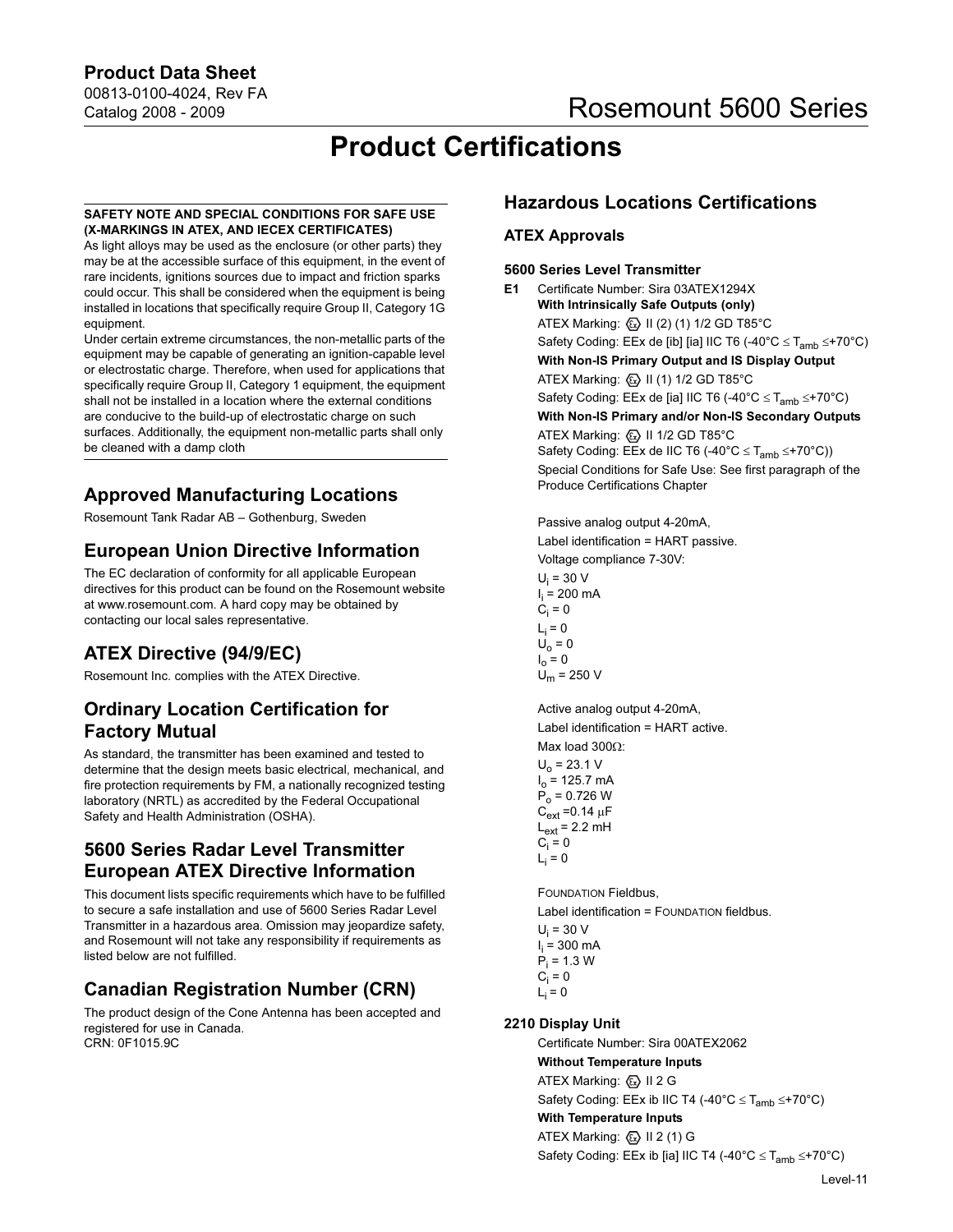### Factory Mutual (FM) Approvals

### 5600 Series Level Transmitter

E5 Certificate Number: 4D5A9.AX

With Intrinsically safe outputs (all versions except those listed below) Explosion proof with IS outputs for HAZLOC Class I, Division 1, Group A, B, C and D, T6 Max operating temperature +70°C Dust ignition proof for use in Class II/III, Division 1, Groups E, F, and G, T5. Use conductors rated at least 85°C Shall be installed in accordance with System control drawing 9150074-994. With Non-IS Secondary Outputs (codes 1 and 3) Explosion proof Class I, Division 1, Group A, B, C and D, T6 Max operating temperature +70°C Dust ignition proof for use in Class II/III, Division 1, Groups E, F, and G, T5. Use conductors rated at least 85°C

### 2210 Display Unit

Certificate Number: 3008356

#### All Versions

Intrinsic Safe for HAZLOC Class I, Division 1, Group A, B, C and D T4 Max operating temperature +70°C

Shall be installed in accordance with System control drawing 9150074-997.

### Canadian Standards Association (CSA Approvals)

#### 5600 Series Level Transmitter

E6 Certificate Number: 2003.153280-1346169

With Non-IS Primary and/or Secondary Outputs

Explosion proof Ex de IIC T6

Shall be installed in accordance with System control drawing 9150074-937.

Factory seal, conduit seal not required.

With IS Display Outputs, IS Primary and/or Secondary **Outputs** 

Explosion proof Ex de [ib/ia] IIC T6 Shall be installed in accordance with System control drawing 9150074-939.

Factory seal, conduit seal not required.

### 2210 Display Unit

Certificate Number: 2003.153280-1346165

### Without Temperature Inputs

Intrinsically safe EEx ib IIC T4 (-40°C  $\leq$  T<sub>amb</sub>  $\leq$ +70°C)With Temperature Inputs

Intrinsically safe EEx ib [ia] IIC T4 (-40°C  $\leq$  T<sub>amb</sub>  $\leq$ +70°C) Shall be installed in accordance with System control drawing 9150074-944.

### IECEx Approvals

### 5600 Series Level Transmitter

E7 Certificate Number: IECEx SIR 05.0024X With Intrinsically Safe Outputs (only) Safety Coding: Ex de [ib] [ia] IIC T6 tD A20 IP65 T85 °C  $(-40^{\circ}C \leq T_{amb} \leq +70^{\circ}C)$ With Non-IS Primary Output and IS Display Output Safety Coding: Ex de [ia] IIC T6 tD A20 IP65 T85 °C  $(-40^{\circ}C \leq T_{amb} \leq +70^{\circ}C)$ With Non-IS Primary and/or Non-IS Secondary Outputs Safety Coding: Ex de IIC T6 tD A20 IP65 T85 °C (-40°C  $\leq$  T<sub>amb</sub>  $\leq$ +70°C) Passive analog output 4-20mA, Label identification =  $HART^{\circledR}$  passive. Voltage compliance 7-30V:  $U_i$  = 30 V

l<sub>i</sub> = 200 mA  $C_i = 0$  $L_i = 0$  $U_o = 0$  $I_0 = 0$  $U_m$  = 250 V rms

Active analog output 4-20mA, Label identification =  $HART^{\circledR}$  active. Max load 300Ω:  $U_0$  = 23.1 V  $I_0 = 125.7$  mA  $P_0 = 0.726 W$  $C_0 = 0.14 \mu F$  $L_0 = 2.2$  mH  $C_i = 0$  $L_i = 0$ 

FOUNDATION™ Fieldbus,

Label identification =  $F$ OUNDATION<sup>™</sup> fieldbus. U<sub>i</sub> = 30 V l<sub>i</sub> = 300 mA P<sub>i</sub> = 1.3 W  $C_i = 0$  $L_i = 0$ Conditions of Certification: See first paragraph of the Produce Certifications Chapter

### 2210 Display Unit

Certificate Number: IECEx SIR 05.0021 Without Temperature Inputs Safety Coding: Ex ib IIC T4 (-40°C  $\leq$  T<sub>amb</sub>  $\leq$ +70°C) With Temperature Inputs Safety Coding: Ex ib [ia] IIC T4 (-40°C  $\leq$  T<sub>amb</sub>  $\leq$ +70°C)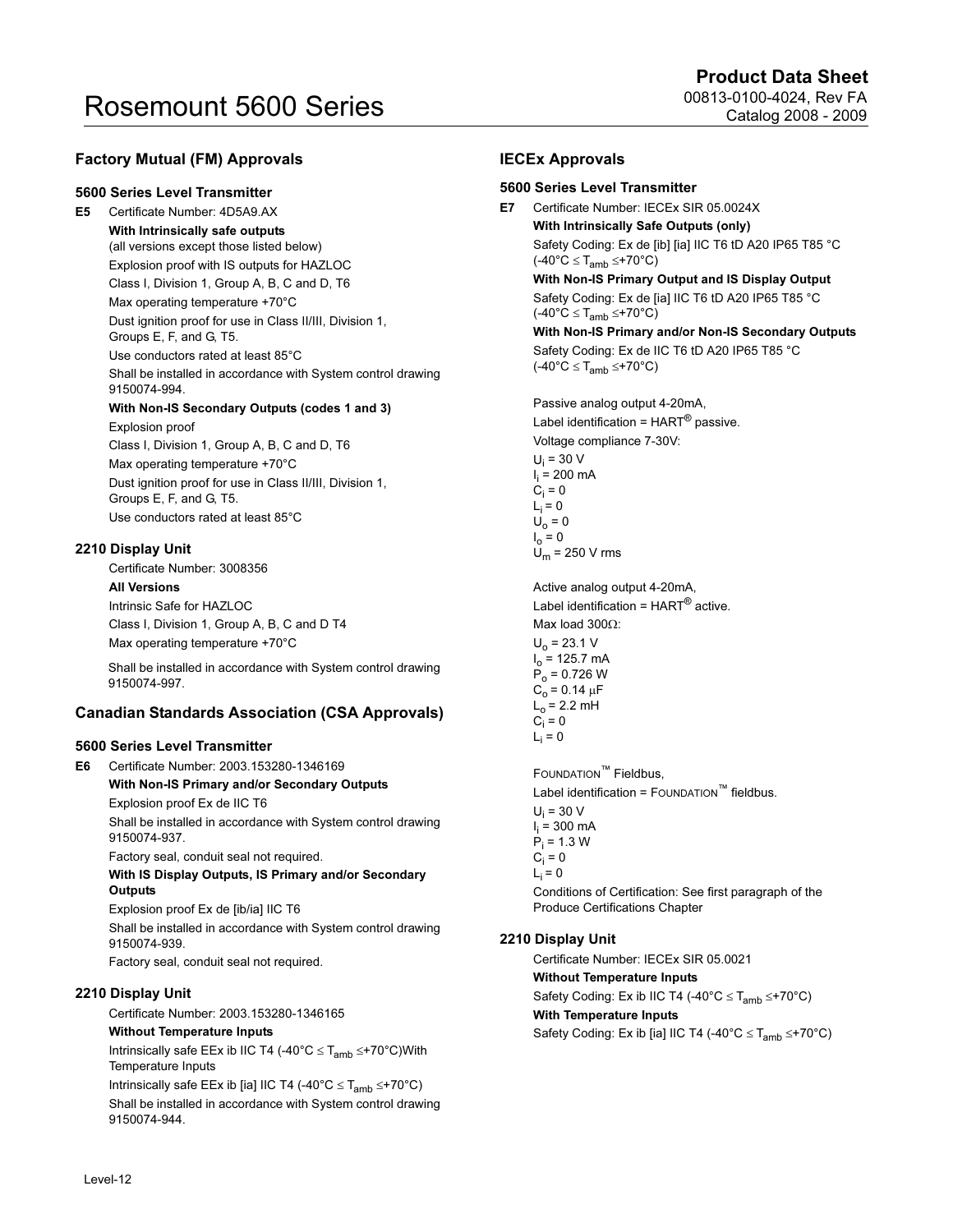<span id="page-12-0"></span>FIGURE 12. Rod Antenna Dimensions

## Dimensional Drawings

<span id="page-12-1"></span>

Note: Pressure rating may be lower depending on flange selection. Minimum / maximum flange temperature rating depends on O-ring selection (See [Table 6](#page-13-1) and [page 14\)](#page-13-2).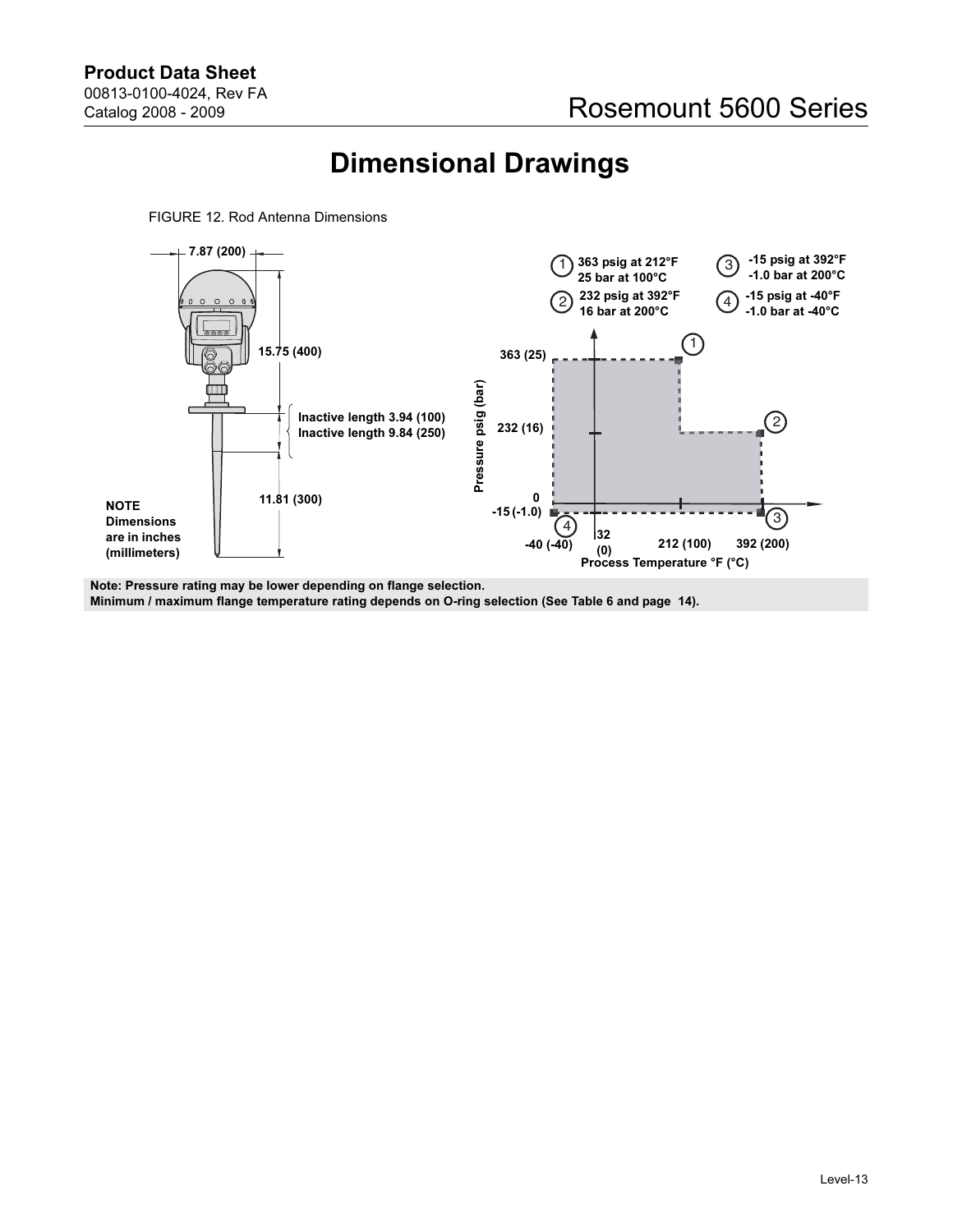FIGURE 13. Cone Dimensions

<span id="page-13-0"></span>

Note: Pressure rating may be lower depending on flange selection.

Minimum / maximum flange temperature rating depends on O-ring selection (See [Table 6](#page-13-1) and [FIGURE 14.](#page-13-2)).

<span id="page-13-1"></span> TABLE 6. Flange Temperature Range depending on O-ring selection

| <b>O-ring Material</b>                | <b>Minimum</b><br><b>Temperature</b><br>°F (°C) in air | <b>Maximum</b><br><b>Temperature</b><br>$F$ (°C) in air |
|---------------------------------------|--------------------------------------------------------|---------------------------------------------------------|
| Viton <sup>®</sup><br>Fluoroelastomer | $5(-15)$                                               | 392 (200)                                               |
| <b>Ethylene Propylene</b><br>(EPDM)   | $-40(-40)$                                             | 266 (130)                                               |
| Kalrez <sup>®</sup> 6375              | $-4$ $(-20)$                                           | 527 (275)                                               |
| Buna-N                                | $-31(-35)$                                             | 230 (110)                                               |

<span id="page-13-2"></span>FIGURE 14. Temperature Rating Considerations



Flange temperature depends on mounting conditions, such as nozzle position, distance to max product level, nozzle height, presence of insulation, etc.

FIGURE 15.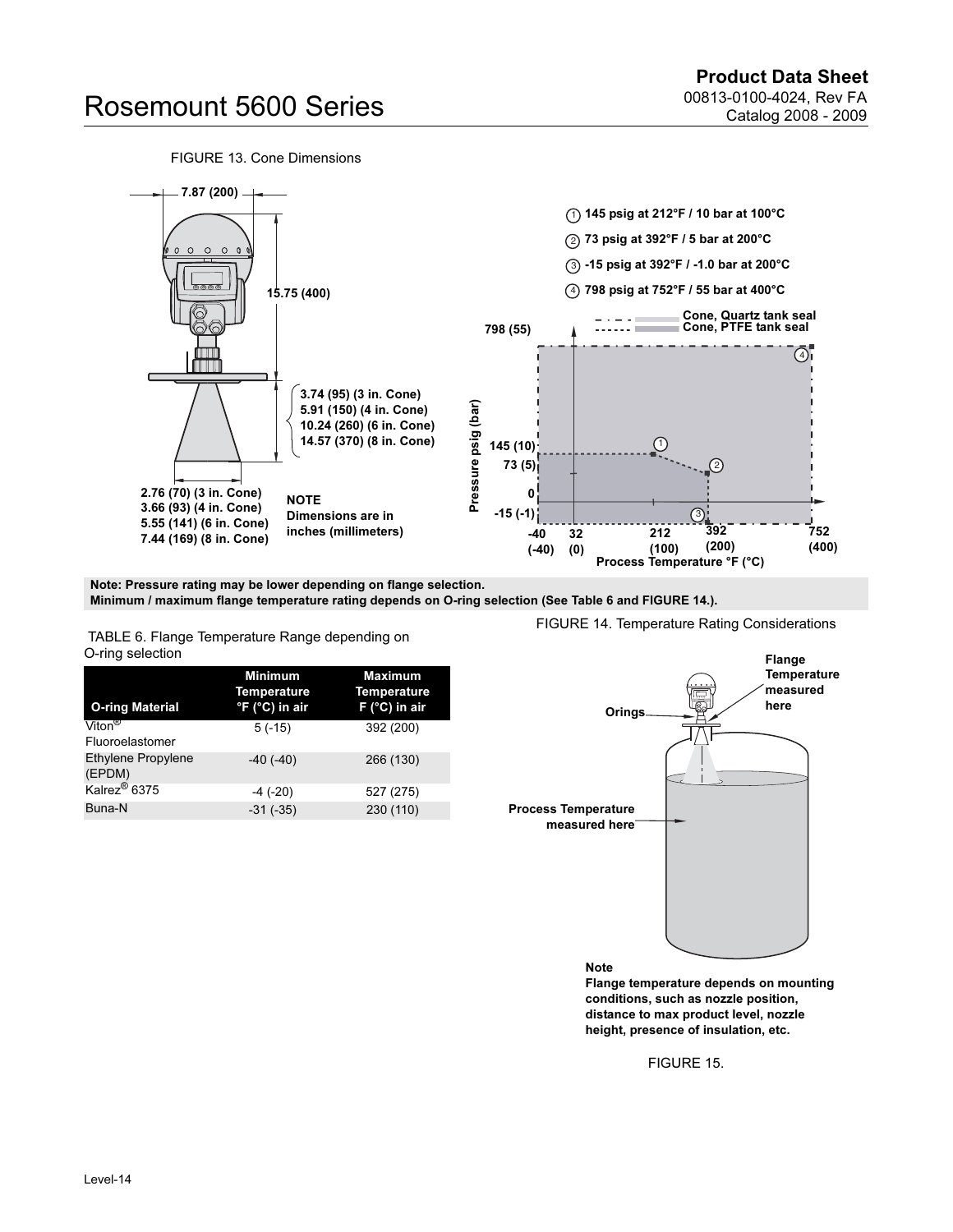### <span id="page-14-0"></span>FIGURE 16. Process Seal Antenna Dimensions



Note Dimensions are in inches (millimeters)

<span id="page-14-1"></span>

| TABLE 7. Dimensions for Stainless Steel Flange and Galvanized Carbon Steel Dimensions are in inches (millimeters) |  |
|-------------------------------------------------------------------------------------------------------------------|--|
|-------------------------------------------------------------------------------------------------------------------|--|

D±1.5

| Flange                | Di           | D           | Dh        | Ds       |          |
|-----------------------|--------------|-------------|-----------|----------|----------|
| ANSI 4 inch Class 150 | 3.78(96)     | 9.02(229)   | 7.52(191) | 0.87(22) | 0.87(22) |
| ANSI 6 inch Class 150 | 4.94 (125.5) | 10.98 (279) | 9.49(241) | 0.87(22) | 0.87(22) |
| <b>DN100 PN16</b>     | 3.78(96)     | 8.66(220)   | 7.09(180) | 0.71(18) | 0.87(22) |
| <b>DN150 PN16</b>     | 4.94 (125.5) | 11.22 (285) | 9.45(240) | 0.87(22) | 0.87(22) |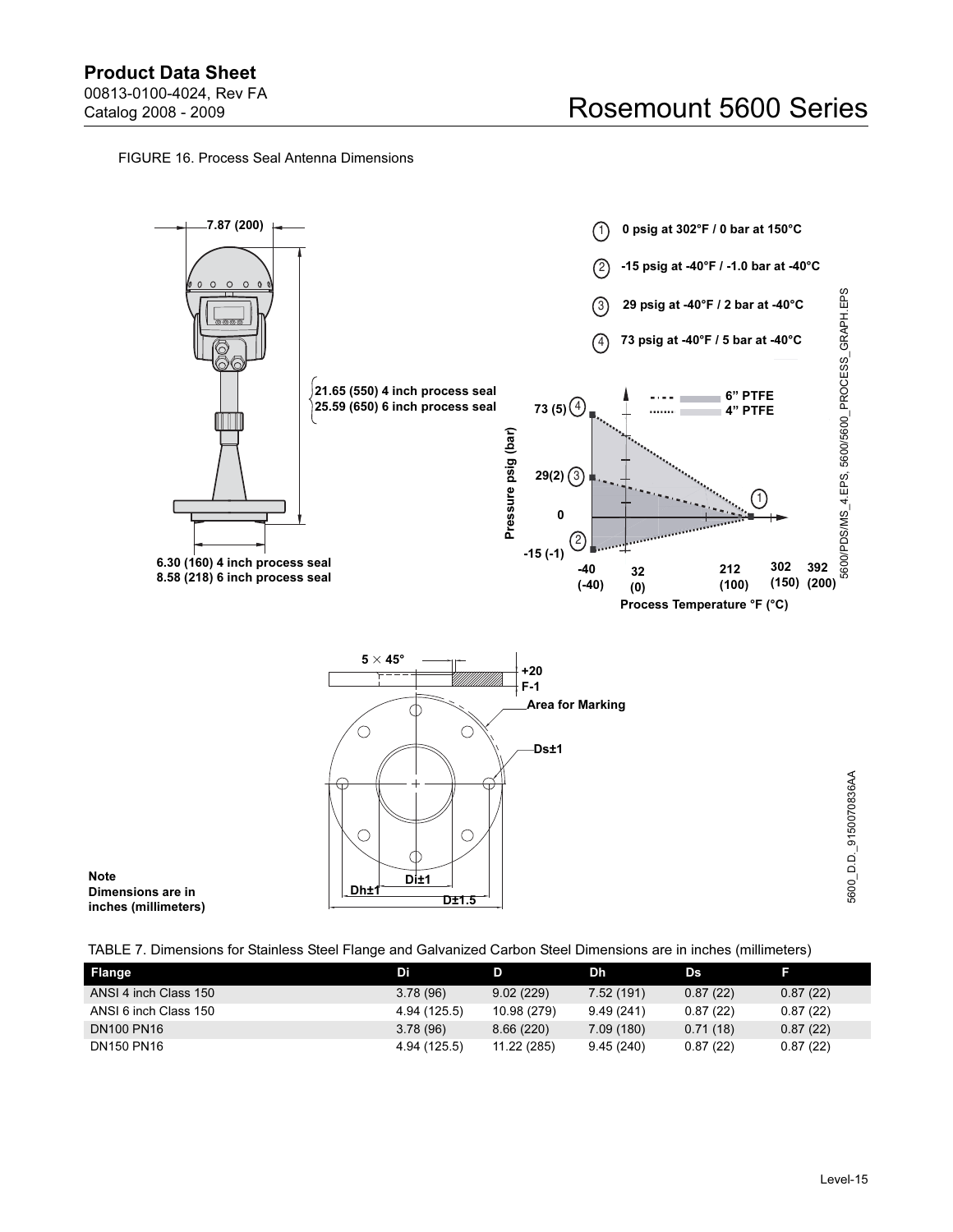<span id="page-15-1"></span>

FIGURE 17. Extended Cone Antenna Dimensions

Note: Pressure rating may be lower depending on flange selection. Minimum / maximum flange temperature rating depends on O-ring selection (See [Table 6](#page-13-1) and [page 14\)](#page-13-2).



<span id="page-15-0"></span>

Note: Pressure rating may be lower depending on flange selection. Minimum / maximum flange temperature rating depends on O-ring selection (See [Table 6](#page-13-1) and [page 14\)](#page-13-2).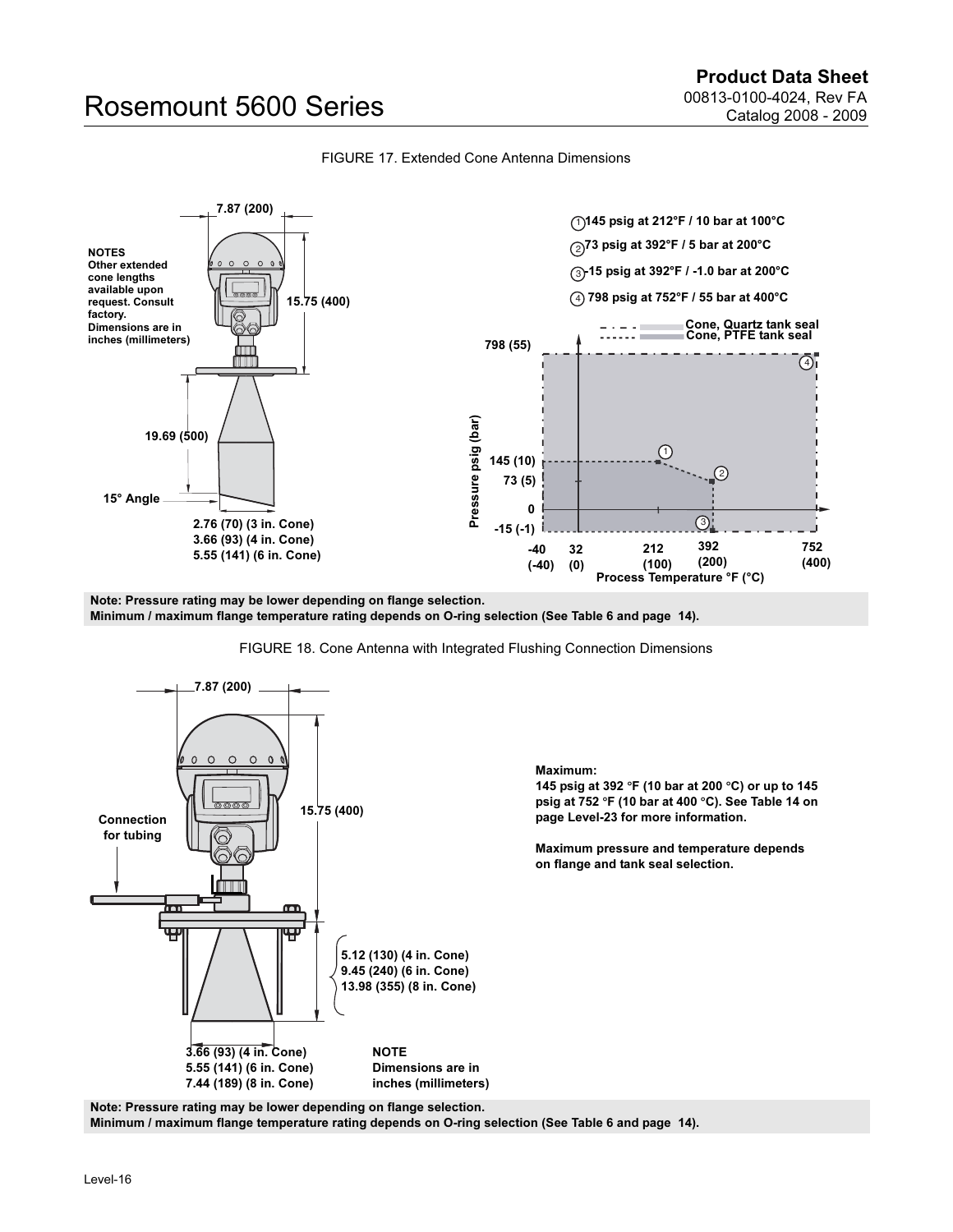## Rosemount 5600 Series

<span id="page-16-0"></span>

FIGURE 19. Parabolic Antenna Dimensions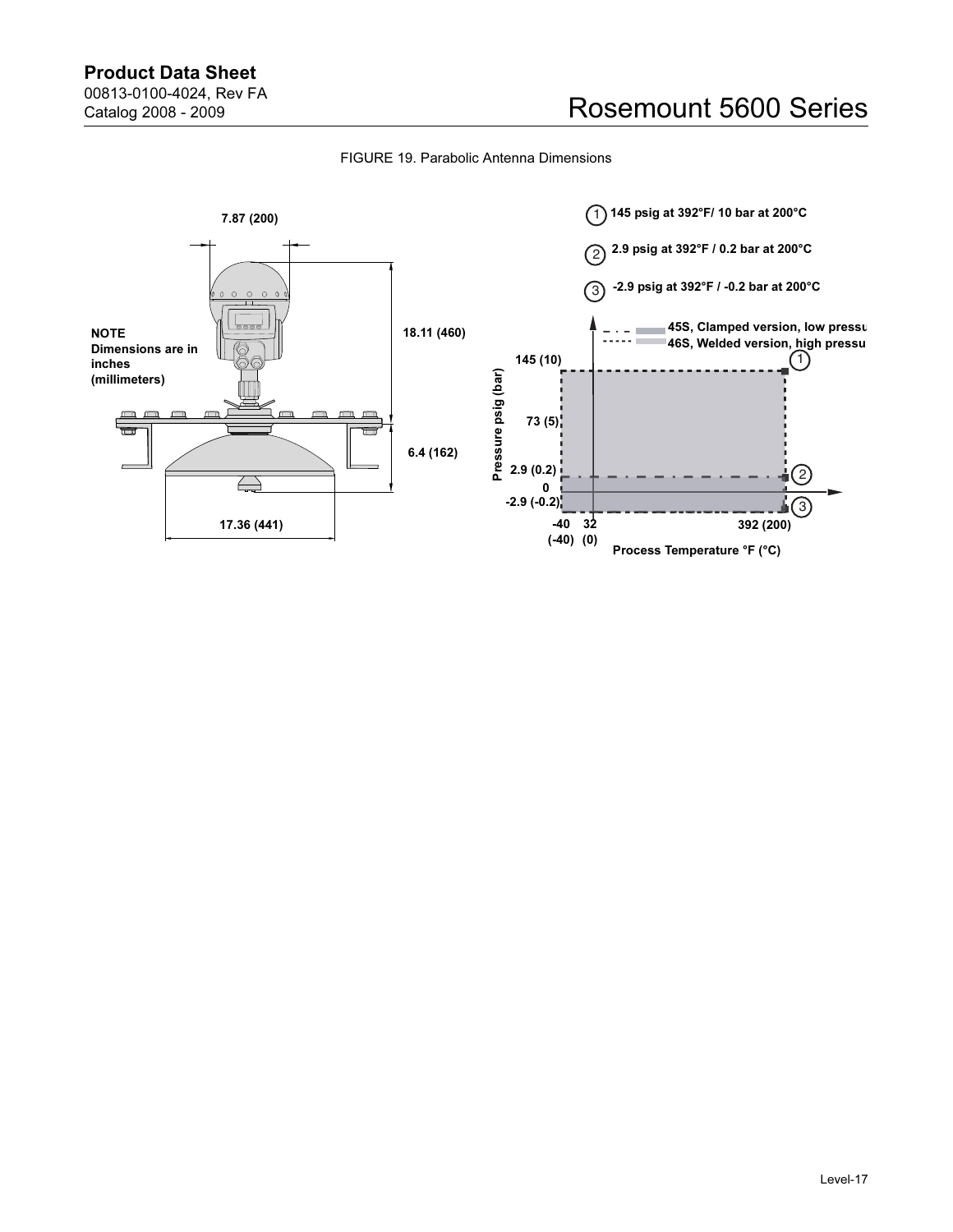## Ordering Information

<span id="page-17-1"></span><span id="page-17-0"></span>TABLE 8. Rosemount 5600 Radar Transmitter Selection

| <b>Model</b>   | <b>Product Description</b>                                                                                 |
|----------------|------------------------------------------------------------------------------------------------------------|
| 5601           | Radar Level Transmitter for Process Applications                                                           |
| Code           | <b>Frequency Band</b>                                                                                      |
| U              | US Market Only (10 GHz)                                                                                    |
| S              | Switzerland Market Only (10 GHz)                                                                           |
| Α              | All Other Markets (10 GHz)                                                                                 |
| Code           | <b>Product Certification</b>                                                                               |
| <b>NA</b>      | None                                                                                                       |
| E1             | <b>CENELEC/ATEX Flameproof</b>                                                                             |
| E5             | FM Explosion-proof                                                                                         |
| E <sub>6</sub> | CSA Explosion-proof                                                                                        |
| E7             | <b>IECEx Flameproof</b>                                                                                    |
| Code           | <b>Power Supply</b>                                                                                        |
| P              | 24-240 V DC/AC 0-60 Hz                                                                                     |
| Code           | <b>Primary Output</b>                                                                                      |
| 5A             | 4-20 mA with HART communication, Passive Output                                                            |
| 5B             | 4-20 mA with HART communication, Passive Output, Intrinsically Safe Circuit (1)                            |
| 5C             | 4-20 mA with HART communication, Active Output                                                             |
| 5D             | 4-20 mA with HART communication, Active Output, Intrinsically Safe Circuit (1)                             |
| 7A             | <b>FOUNDATION Fieldbus</b>                                                                                 |
| 7B             | FOUNDATION Fieldbus, Intrinsically Safe Circuit <sup>(1)</sup>                                             |
| 8A             | RS 485 Protocol - Modbus                                                                                   |
| Code           | Secondary Output <sup>(2)(3)</sup>                                                                         |
| $\mathbf 0$    | None                                                                                                       |
| $1^{(4)}$      | 4-20 mA, Passive Output (5)                                                                                |
| $2^{(4)}$      | 4-20 mA, Passive Output, Intrinsically Safe Circuit (1)                                                    |
| 3              | 4-20 mA, Active Output (5)                                                                                 |
| $\overline{4}$ | 4-20 mA, Active Output, Intrinsically Safe Circuit (1)                                                     |
| Code           | <b>Display Unit</b>                                                                                        |
| N              | None                                                                                                       |
| P              | LOI, Factory mounted on transmitter                                                                        |
| R              | LOI, Remote mounted                                                                                        |
| т              | LOI, Remote mounted with temp inputs (1-6 spot elements with common returns)                               |
| Code           | <b>Volume Calculation</b>                                                                                  |
| Е              | <b>Basic Volume Equations (Standard)</b>                                                                   |
| V              | Strapping Table, up to 100 points                                                                          |
|                | Typical Model Number: 5601 S E1 P 5A 0 P E Antenna Selection (6)                                           |
|                | (1) Intrinsically safe circuit only applicable if product certificate codes E1, E5, E6, or E7 is selected. |

(2) Secondary output codes are not available in a combination of E6 CSA and Primary Output codes 5A, 5B, 5C, or 5D.

(3) Secondary output codes 1, 2, 3, and 4 require an isolator when used in combination with 7A, 7B, or 8A.

<span id="page-17-3"></span>(4) Not available in combination with Primary Output codes 5A, 5B, 5C, or 5D.

<span id="page-17-2"></span>(5) Not allowed in combination with Display Unit codes P, R, or T.

(6) Select the antenna type and options using [Table 9](#page-18-0), [Table 10,](#page-19-0) [Table 11,](#page-20-0) [Table 13](#page-21-0), and [Table 14](#page-22-0).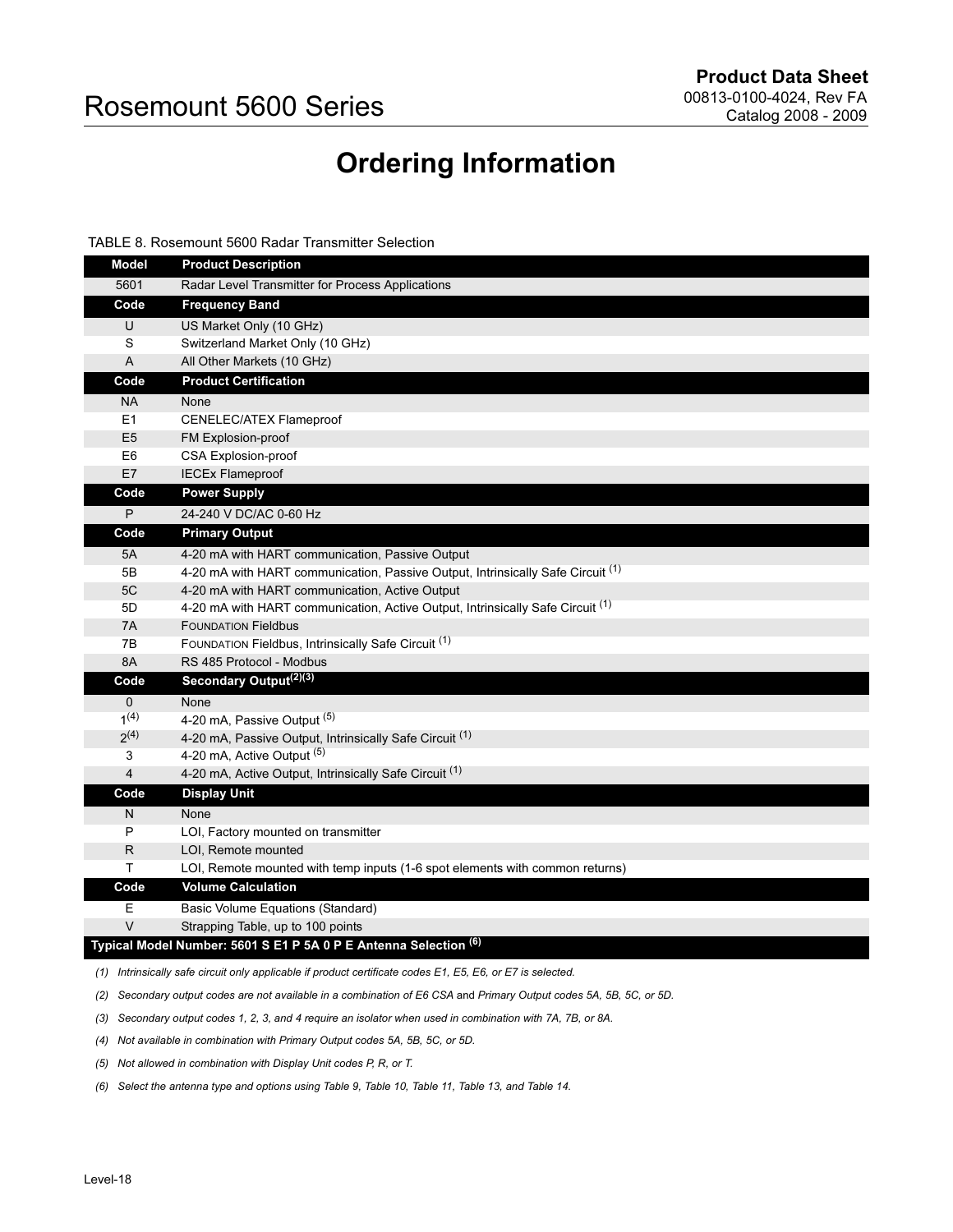## Product Data Sheet

00813-0100-4024, Rev FA Catalog 2008 - 2009

## Rosemount 5600 Series

### <span id="page-18-0"></span>TABLE 9. Rod Antenna

| Code                                                                         | <b>Antenna Type</b> | <b>Antenna Size</b>                                                                | <b>Antenna Material</b> | <b>Note</b>                      |
|------------------------------------------------------------------------------|---------------------|------------------------------------------------------------------------------------|-------------------------|----------------------------------|
|                                                                              | Rod                 |                                                                                    |                         |                                  |
| 11S                                                                          |                     | 1.5 in. threaded version                                                           | SST 316L and PTFE       | Inactive Length 4 inch (100 mm)  |
| 12S                                                                          |                     | 2 in. (DN50) nozzles                                                               | SST 316L and PTFE       | Inactive Length 4 inch (100 mm)  |
| 13S                                                                          |                     | 3 in. (DN80) nozzles                                                               | SST 316L and PTFE       | Inactive Length 4 inch (100 mm)  |
| 14S                                                                          |                     | 4 in. (DN100) nozzles                                                              | SST 316L and PTFE       | Inactive Length 4 inch (100 mm)  |
| 11L                                                                          |                     | 1.5 in. threaded version                                                           | SST 316L and PTFE       | Inactive Length 10 inch (250 mm) |
| 12L                                                                          |                     | 2 in. (DN50) nozzles                                                               | SST 316L and PTFE       | Inactive Length 10 inch (250 mm) |
| 13L                                                                          |                     | 3 in. (DN80) nozzles                                                               | SST 316L and PTFE       | Inactive Length 10 inch (250 mm) |
| 14L                                                                          |                     | 4 in. (DN100) nozzles                                                              | SST 316L and PTFE       | Inactive Length 10 inch (250 mm) |
| 1XX                                                                          |                     | Customer specific rod or material                                                  |                         | Consult Factory                  |
| Code                                                                         |                     | <b>Tank Seal</b>                                                                   |                         |                                  |
| N                                                                            |                     | Not Applicable                                                                     |                         |                                  |
| Code                                                                         |                     | <b>O-ring Material</b>                                                             |                         |                                  |
| $\vee$                                                                       |                     | Viton <sup>®</sup> Fluoroelastomer                                                 |                         |                                  |
| K                                                                            |                     | Kalrez <sup>®</sup> 6375                                                           |                         |                                  |
| E                                                                            |                     | <b>EPDM</b>                                                                        |                         |                                  |
| B                                                                            |                     | Buna-N                                                                             |                         |                                  |
| Code                                                                         |                     | <b>Process Connection</b>                                                          |                         |                                  |
| N <sub>R</sub>                                                               |                     | Antenna with Plate Design                                                          |                         |                                  |
|                                                                              |                     | NOTE: Customer supplied flange or see Table 18 on page Level-25 for flange options |                         |                                  |
| XX                                                                           |                     | <b>Special Process Connection</b>                                                  |                         | <b>Consult Factory</b>           |
|                                                                              |                     | <b>Threaded Version</b>                                                            |                         |                                  |
| <b>TN</b>                                                                    |                     | Threaded 1.5 in, NPT                                                               |                         |                                  |
| <b>TB</b>                                                                    |                     | Threaded 1.5 in. G                                                                 |                         |                                  |
| Code                                                                         |                     | <b>Options</b>                                                                     |                         |                                  |
| Q8                                                                           |                     | Material Traceability Certification per EN 10204 3.1.B                             |                         |                                  |
| Typical Model Number: Selected code from Table 8 on page Level-18 11S N F TN |                     |                                                                                    |                         |                                  |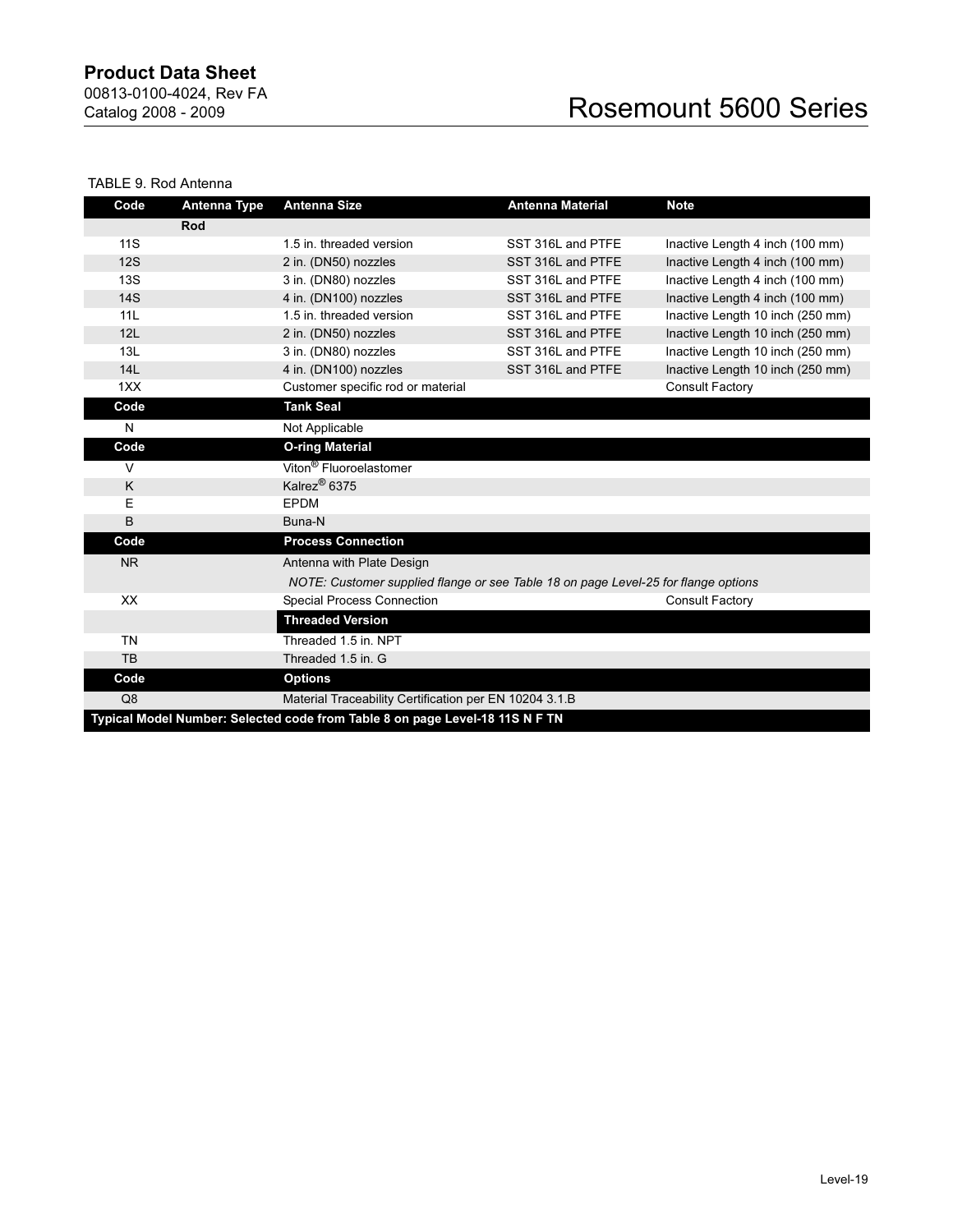### <span id="page-19-0"></span>TABLE 10. Cone Antenna

| Code       | Antenna Type Antenna Size |                                                                                    | Antenna Material       | <b>Note</b>                       |
|------------|---------------------------|------------------------------------------------------------------------------------|------------------------|-----------------------------------|
|            | Cone                      |                                                                                    |                        |                                   |
| 23S        |                           | 3 in. (DN80) nozzles                                                               | <b>SST 316L</b>        | Pipe Installation Only            |
| <b>24S</b> |                           | 4 in. (DN100) nozzles                                                              | <b>SST 316L</b>        | Free propagation or 4" pipe       |
| 26S        |                           | 6 in. (DN150) nozzles                                                              | <b>SST 316L</b>        | Free propagation or 6" pipe       |
| <b>28S</b> |                           | 8 in. (DN200) nozzles                                                              | <b>SST 316L</b>        | Free propagation only             |
| 2AS        |                           | 10 in. (DN250) nozzles                                                             | <b>SST 316L</b>        | Free propagation only             |
| 23H        |                           | 3 in. (DN80) nozzles                                                               | Hastelloy C22          | Longer Lead-time, Consult Factory |
| 24H        |                           | 4 in. (DN100) nozzles                                                              | Hastelloy C22          | Longer Lead-time, Consult Factory |
| 26H        |                           | 6 in. (DN150) nozzles                                                              | Hastelloy C22          | Longer Lead-time, Consult Factory |
| 28H        |                           | 8 in. (DN200) nozzles                                                              | Hastelloy C22          | Longer Lead-time, Consult Factory |
| 23T        |                           | 3 in. (DN80) nozzles                                                               | Titanium Gr 1/2        | Longer Lead-time, Consult Factory |
| 24T        |                           | 4 in. (DN100) nozzles                                                              | Titanium Gr 1/2        | Longer Lead-time, Consult Factory |
| <b>26T</b> |                           | 6 in. (DN150) nozzles                                                              | Titanium Gr 1/2        | Longer Lead-time, Consult Factory |
| 28T        |                           | 8 in. (DN200) nozzles                                                              | Titanium Gr 1/2        | Longer Lead-time, Consult Factory |
| 23M        |                           | 3 in. (DN80) nozzles                                                               | Monel 400              | Longer Lead-time, Consult Factory |
| 24M        |                           | 4 in. (DN100) nozzles                                                              | Monel 400              | Longer Lead-time, Consult Factory |
| 26M        |                           | 6 in. (DN150) nozzles                                                              | Monel 400              | Longer Lead-time, Consult Factory |
| 28M        |                           | 8 in. (DN200) nozzles                                                              | Monel 400              | Longer Lead-time, Consult Factory |
| 23Z        |                           | 3 in. (DN80) nozzles                                                               | <b>Tantalum</b>        | Longer Lead-time, Consult Factory |
| 24Z        |                           | 4 in. (DN100) nozzles                                                              | Tantalum               | Longer Lead-time, Consult Factory |
| 26Z        |                           | 6 in. (DN150) nozzles                                                              | Tantalum               | Longer Lead-time, Consult Factory |
| 28Z        |                           | 8 in. (DN200) nozzles                                                              | Tantalum               | Longer Lead-time, Consult Factory |
| 2XX        |                           | Customer specific cone or material                                                 |                        | <b>Consult Factory</b>            |
| Code       |                           | <b>Tank Seal</b>                                                                   |                        |                                   |
| $\sf P$    |                           | <b>PTFE</b>                                                                        |                        |                                   |
| Q          |                           | Quartz                                                                             |                        |                                   |
| Code       |                           | <b>O-ring Material</b>                                                             |                        |                                   |
| V          |                           | Viton <sup>®</sup> Fluoroelastomer                                                 |                        |                                   |
| K          |                           | Kalrez <sup>®</sup> 6375                                                           |                        |                                   |
| Е          |                           | <b>EPDM</b>                                                                        |                        |                                   |
| B          |                           | Buna-N                                                                             |                        |                                   |
| Code       |                           | <b>Process Connection</b>                                                          |                        |                                   |
| <b>NR</b>  |                           | Antenna with Plate Design                                                          |                        |                                   |
|            |                           | NOTE: Customer supplied flange or see Table 18 on page Level-25 for flange options |                        |                                   |
| XX         |                           | <b>Special Process Connection</b>                                                  |                        | <b>Consult Factory</b>            |
|            |                           | <b>Tri-clamp connection</b>                                                        | <b>Flange Material</b> | <b>Note</b>                       |
| BT         |                           | 3 in. Tri-Clamp Flange                                                             | SST 316L               | Longer Lead-time, Consult Factory |
| CT         |                           | 4 in. Tri-Clamp Flange                                                             | <b>SST 316L</b>        | Longer Lead-time, Consult Factory |
| DT         |                           | 6 in. Tri-Clamp Flange                                                             | SST 316L               | Longer Lead-time, Consult Factory |
| ET         |                           | 8 in. Tri-Clamp Flange                                                             | <b>SST 316L</b>        | Longer Lead-time, Consult Factory |
| Code       |                           | <b>Options</b>                                                                     |                        |                                   |
| Q8         |                           | Material Traceability Certification per EN 10204 3.1.B                             |                        |                                   |
|            |                           | Typical Model Number: Selected code from Table 8 on page Level-18 24S P V NR       |                        |                                   |
|            |                           |                                                                                    |                        |                                   |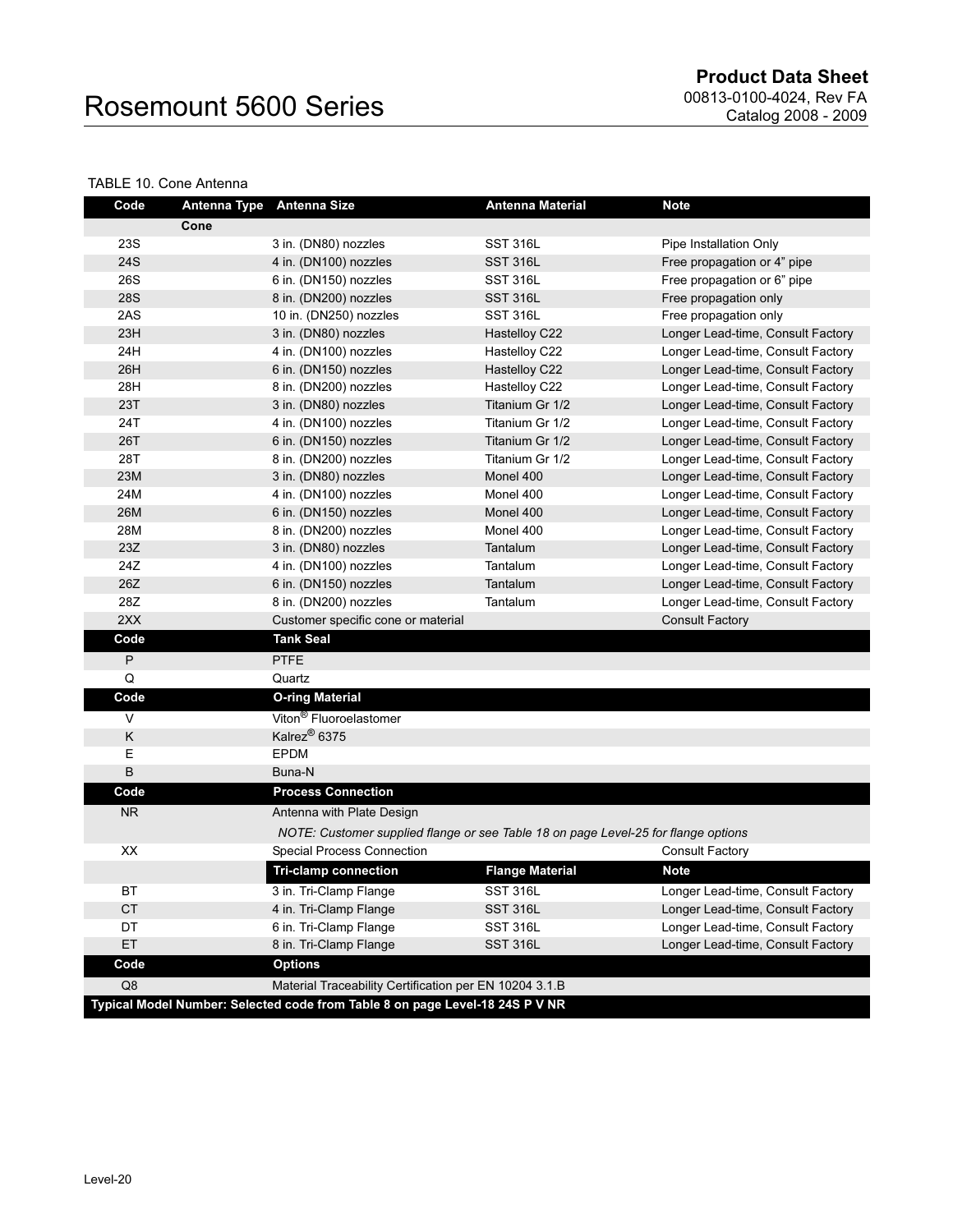### <span id="page-20-0"></span>TABLE 11. Process Seal Antenna

| Code                                                                         |                     | Antenna Type Antenna Size                                    | <b>Antenna Material</b> | <b>Note</b>            |
|------------------------------------------------------------------------------|---------------------|--------------------------------------------------------------|-------------------------|------------------------|
|                                                                              | <b>Process Seal</b> |                                                              |                         |                        |
| 34S                                                                          |                     | 4 in. (DN100) nozzles                                        | <b>PTFE</b>             |                        |
| 36S                                                                          |                     | 6 in. (DN150) nozzles                                        | <b>PTFE</b>             |                        |
| Code                                                                         |                     | <b>Tank Seal</b>                                             |                         |                        |
| P                                                                            |                     | <b>PTFE</b>                                                  |                         |                        |
| Code                                                                         |                     | <b>O-ring Material</b>                                       |                         |                        |
| N                                                                            |                     | Not Applicable                                               |                         |                        |
| Code                                                                         |                     | <b>Process Connection</b>                                    |                         |                        |
| <b>NF</b>                                                                    |                     | None, Customer to supply flange per dimensions on FIGURE 16. |                         |                        |
| XX                                                                           |                     | <b>Special Process Connection</b>                            |                         | <b>Consult Factory</b> |
|                                                                              |                     | <b>Stainless Steel Flange</b>                                | <b>Flange Material</b>  |                        |
| CA                                                                           |                     | 4 in. ANSI Class 150                                         | <b>SST 316L</b>         |                        |
| DA                                                                           |                     | 6 in. ANSI Class 150                                         | <b>SST 316L</b>         |                        |
| JA                                                                           |                     | <b>DN100 PN16</b>                                            | <b>SST 316L</b>         |                        |
| KA                                                                           |                     | <b>DN150 PN16</b>                                            | <b>SST 316L</b>         |                        |
| Code                                                                         |                     | <b>Options</b>                                               |                         |                        |
| Q8                                                                           |                     | Material Traceability Certification per EN 10204 3.1.B       |                         |                        |
| Typical Model Number: Selected code from Table 8 on page Level-18 34S P N JA |                     |                                                              |                         |                        |

### TABLE 12. Parabolic Antenna

| Code                                                                         | Antenna Type Antenna Size |                                                                           | <b>Antenna Material</b>  | <b>Note</b>                                               |
|------------------------------------------------------------------------------|---------------------------|---------------------------------------------------------------------------|--------------------------|-----------------------------------------------------------|
|                                                                              | <b>Parabolic</b>          |                                                                           |                          |                                                           |
| 45S                                                                          |                           | ø18 in. (440mm)                                                           | <b>SST</b>               | Clamped with Integrated Inclination, Low pressure version |
| 46S                                                                          |                           | ø18 in. (440mm)                                                           | <b>SST</b>               | Welded with Integrated Inclination, High pressure version |
| 4XX                                                                          |                           | <b>Customer Specific</b>                                                  | <b>Customer Specific</b> | <b>Consult Factory</b>                                    |
| Code                                                                         |                           | <b>Tank Seal</b>                                                          |                          |                                                           |
| P                                                                            |                           | <b>PTFE</b>                                                               |                          |                                                           |
| Code                                                                         |                           | <b>O-ring Material</b>                                                    |                          |                                                           |
| V                                                                            |                           | Viton <sup>®</sup> Fluoroelastomer                                        |                          |                                                           |
| Code                                                                         |                           | <b>Process Connections</b>                                                |                          |                                                           |
| NF                                                                           |                           | None, Flange Ready                                                        |                          |                                                           |
| XX.                                                                          |                           | <b>Special Process Connection</b>                                         |                          | <b>Consult Factory</b>                                    |
| Code                                                                         |                           | <b>Options</b>                                                            |                          |                                                           |
| Q8                                                                           |                           | Material Traceability Certification per EN 10204 3.1.B                    |                          |                                                           |
| <b>PB</b>                                                                    |                           | PTFE Protective Cover (PTFE Bag) Not suitable for hazardous applications. |                          |                                                           |
| Typical Model Number: Selected code from Table 8 on page Level-18 45S P V NR |                           |                                                                           |                          |                                                           |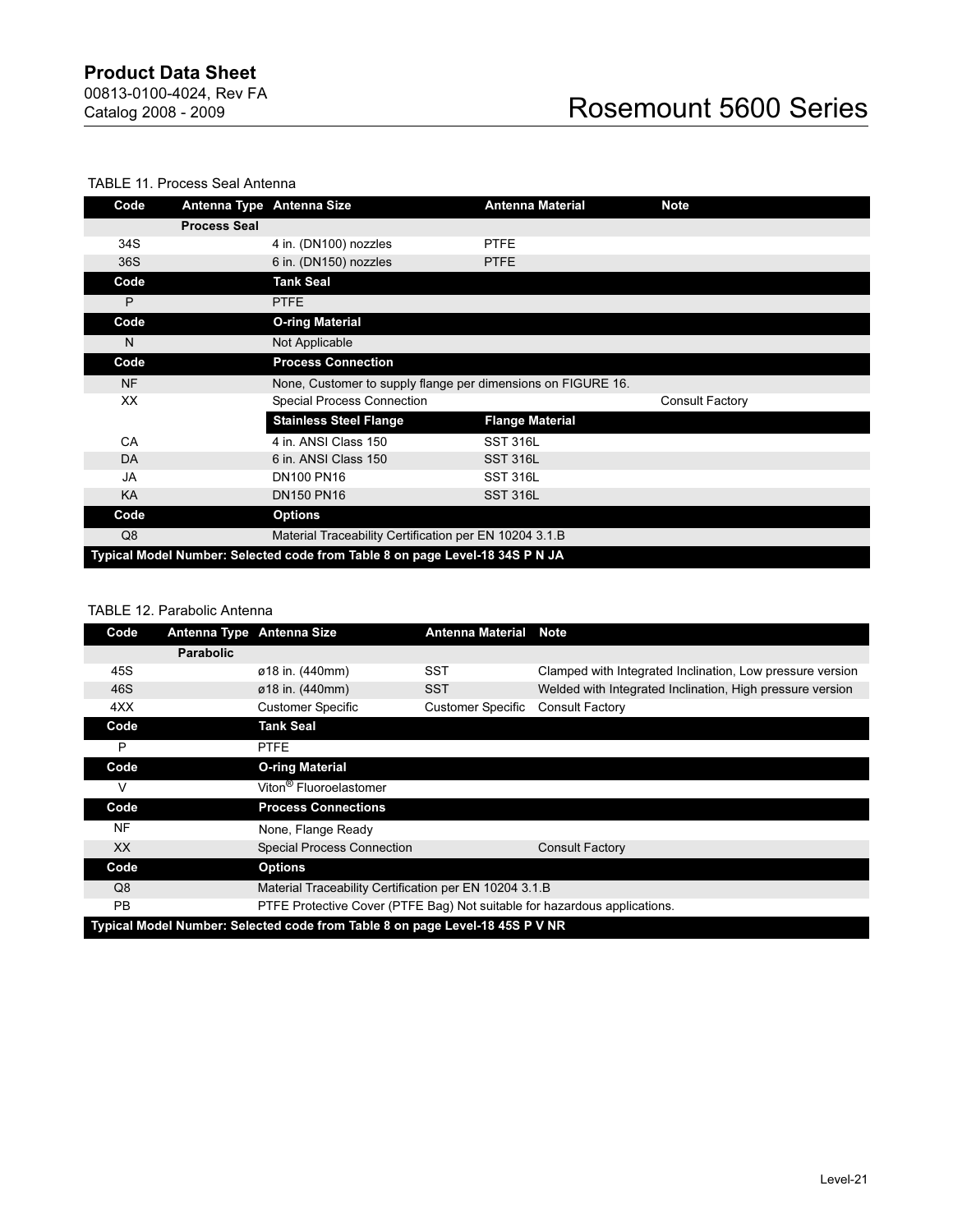### <span id="page-21-0"></span>TABLE 13. Extended Cone Antenna

| Code      | Antenna Type Antenna Size                                                    |                                                                                    | <b>Antenna Material</b> | <b>Note</b>                      |
|-----------|------------------------------------------------------------------------------|------------------------------------------------------------------------------------|-------------------------|----------------------------------|
|           | <b>Extended</b>                                                              |                                                                                    |                         |                                  |
| 73S       |                                                                              | 3 in. (DN80) nozzles                                                               | <b>SST 316L</b>         | Standard length 20 inch (500 mm) |
| 74S       |                                                                              | 4 in. (DN100) nozzles                                                              | <b>SST 316L</b>         | Standard length 20 inch (500 mm) |
| 76S       |                                                                              | 6 in. (DN150) nozzles                                                              | <b>SST 316L</b>         | Standard length 20 inch (500 mm) |
| 7XX       |                                                                              | Customer specific extended cone or material                                        |                         | <b>Consult Factory</b>           |
| Code      |                                                                              | <b>Tank Seal</b>                                                                   |                         |                                  |
| P         |                                                                              | <b>PTFE</b>                                                                        |                         |                                  |
| Q         |                                                                              | Quartz                                                                             |                         |                                  |
| Code      |                                                                              | <b>O-ring Material</b>                                                             |                         |                                  |
| V         |                                                                              | Viton <sup>®</sup> Fluoroelastomer                                                 |                         |                                  |
| K         |                                                                              | Kalrez <sup>®</sup> 6375                                                           |                         |                                  |
| E         |                                                                              | <b>EPDM</b>                                                                        |                         |                                  |
| B         |                                                                              | Buna-N                                                                             |                         |                                  |
| Code      |                                                                              | <b>Process Connections</b>                                                         |                         |                                  |
| <b>NR</b> |                                                                              | Antenna with Plate Design                                                          |                         |                                  |
|           |                                                                              | NOTE: Customer supplied flange or see Table 18 on page Level-25 for flange options |                         |                                  |
| XX        |                                                                              | <b>Special Process Connection</b>                                                  |                         | <b>Consult Factory</b>           |
| Code      |                                                                              | <b>Options</b>                                                                     |                         |                                  |
| Q8        |                                                                              | Material Traceability Certification per EN 10204 3.1.B                             |                         |                                  |
|           | Typical Model Number: Selected code from Table 8 on page Level-18 76S P V NR |                                                                                    |                         |                                  |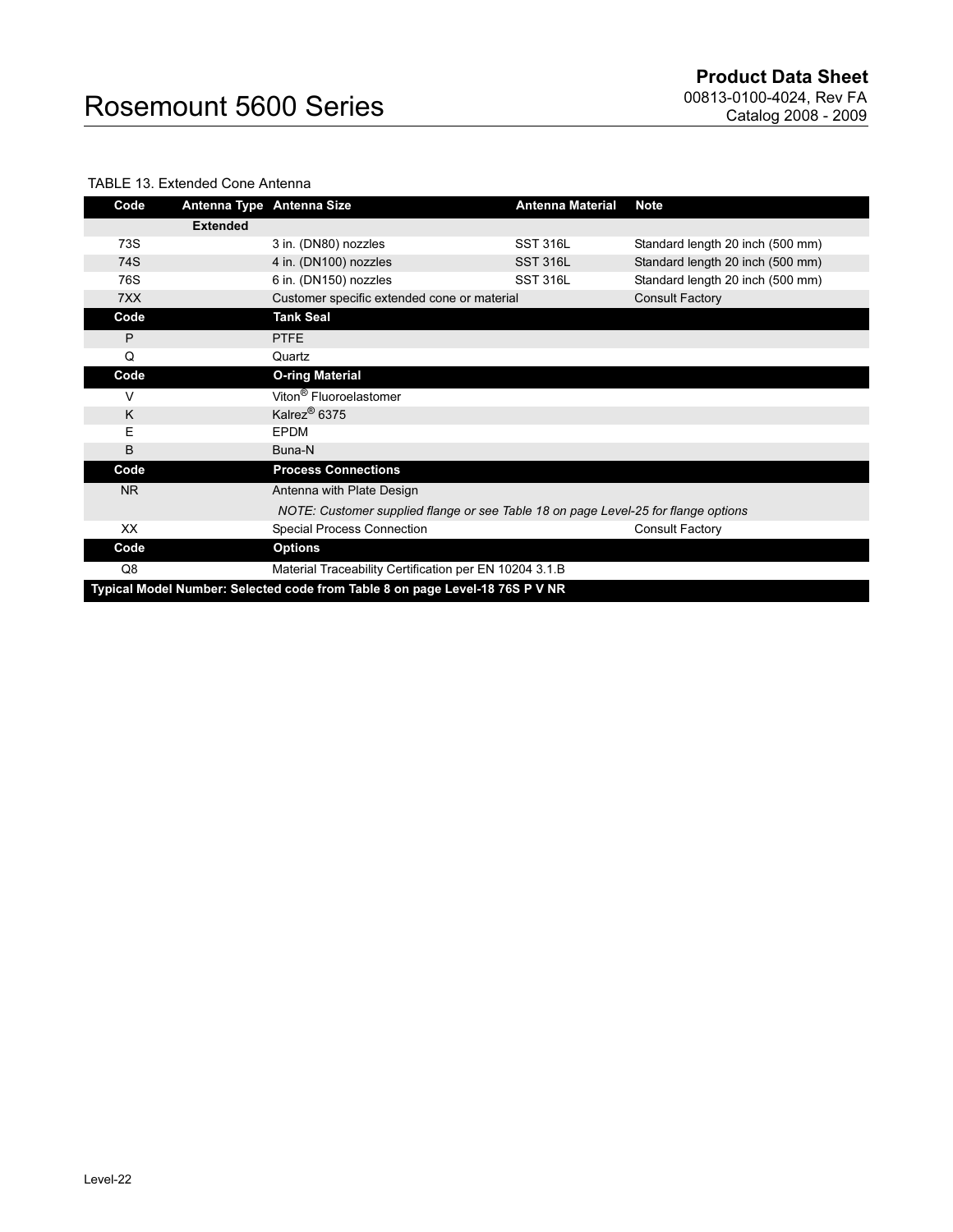| Code           | <b>Antenna Type</b>                                       | <b>Antenna Size</b>                                                          | Antenna Material Note |                                           |
|----------------|-----------------------------------------------------------|------------------------------------------------------------------------------|-----------------------|-------------------------------------------|
|                | <b>Cone with Integrated</b><br><b>Flushing Connection</b> |                                                                              |                       |                                           |
| 94S            |                                                           | 4 in. (DN100) nozzles                                                        | <b>SST 316L</b>       | <b>Consult Factory</b>                    |
| 96S            |                                                           | 6 in. (DN150) nozzles                                                        | <b>SST 316L</b>       | <b>Consult Factory</b>                    |
| 98S            |                                                           | 8 in. (DN200) nozzles                                                        | <b>SST 316L</b>       | <b>Consult Factory</b>                    |
| Code           |                                                           | <b>Tank Seal</b>                                                             |                       |                                           |
| P              |                                                           | <b>PTFE</b>                                                                  |                       |                                           |
| Q              |                                                           | Quartz                                                                       |                       |                                           |
| Code           |                                                           | <b>O-ring Material</b>                                                       |                       |                                           |
| $\vee$         |                                                           | Viton <sup>®</sup> Fluoroelastomer                                           |                       |                                           |
| K              |                                                           | Kalrez <sup>®</sup> 6375                                                     |                       |                                           |
| E              |                                                           | <b>EPDM</b>                                                                  |                       |                                           |
| B              |                                                           | Buna-N                                                                       |                       |                                           |
| Code           |                                                           | <b>Process Connection</b>                                                    |                       |                                           |
| <b>XX</b>      |                                                           | <b>Special Process Connection</b>                                            |                       | <b>Consult Factory</b>                    |
|                |                                                           | <b>Stainless Steel Flange Welded to Antenna</b>                              |                       | Note <sup>(1)</sup>                       |
| <b>CL</b>      |                                                           | 4 in. ANSI Class 150                                                         |                       | Max 101 psig at 392 °F (7 bar at 200 °C)  |
| <b>DL</b>      |                                                           | 6 in. ANSI Class 150                                                         |                       | Max 145 psig at 392 °F (10 bar at 200 °C) |
| FL.            |                                                           | 8 in. ANSI Class 150                                                         |                       | Max 145 psig at 392 °F (10 bar at 200 °C) |
| JL             |                                                           | <b>DN100 PN16</b>                                                            |                       | Max 72 psig at 392 °F (5 bar at 200 °C)   |
| <b>KL</b>      |                                                           | <b>DN150 PN16</b>                                                            |                       | Max 87 psig at 392 °F (6 bar at 200 °C)   |
| LL.            |                                                           | <b>DN200 PN16</b>                                                            |                       | Max 87 psig at 392 °F (6 bar at 200 °C)   |
| CH             |                                                           | 4 IN. ANSI Class 150, SST, Higher Pressure                                   |                       | Max 145 psig at 752 °F (10 bar at 400 °C) |
| DH             |                                                           | 6 IN. ANSI Class 150, SST, Higher Pressure                                   |                       | Max 145 psig at 752 °F (10 bar at 400 °C) |
| <b>FH</b>      |                                                           | 8 IN. ANSI Class 150, SST, Higher Pressure                                   |                       | Max 145 psig at 752 °F (10 bar at 400 °C) |
| <b>JH</b>      |                                                           | DN100 PN 16, SST< Higher Pressure                                            |                       | Max 145 psig at 752 °F (10 bar at 400 °C) |
| <b>KH</b>      |                                                           | DN150 PN 16, SST< Higher Pressure                                            |                       | Max 145 psig at 752 °F (10 bar at 400 °C) |
| <b>LH</b>      |                                                           | DN200 PN 16, SST< Higher Pressure                                            |                       | Max 145 psig at 752 °F (10 bar at 400 °C) |
| Code           |                                                           | <b>Options</b>                                                               |                       |                                           |
| Q <sub>8</sub> |                                                           | Material Traceability Certification per EN 10204 3.1.B                       |                       |                                           |
|                |                                                           | Typical Model Number: Selected code from Table 8 on page Level-18 94S P K KL |                       |                                           |

### <span id="page-22-0"></span>TABLE 14. Cone Antenna with Integrated Flushing Connection

(1) Pressure and Temperature rating may be lower depending on Tank Seal selection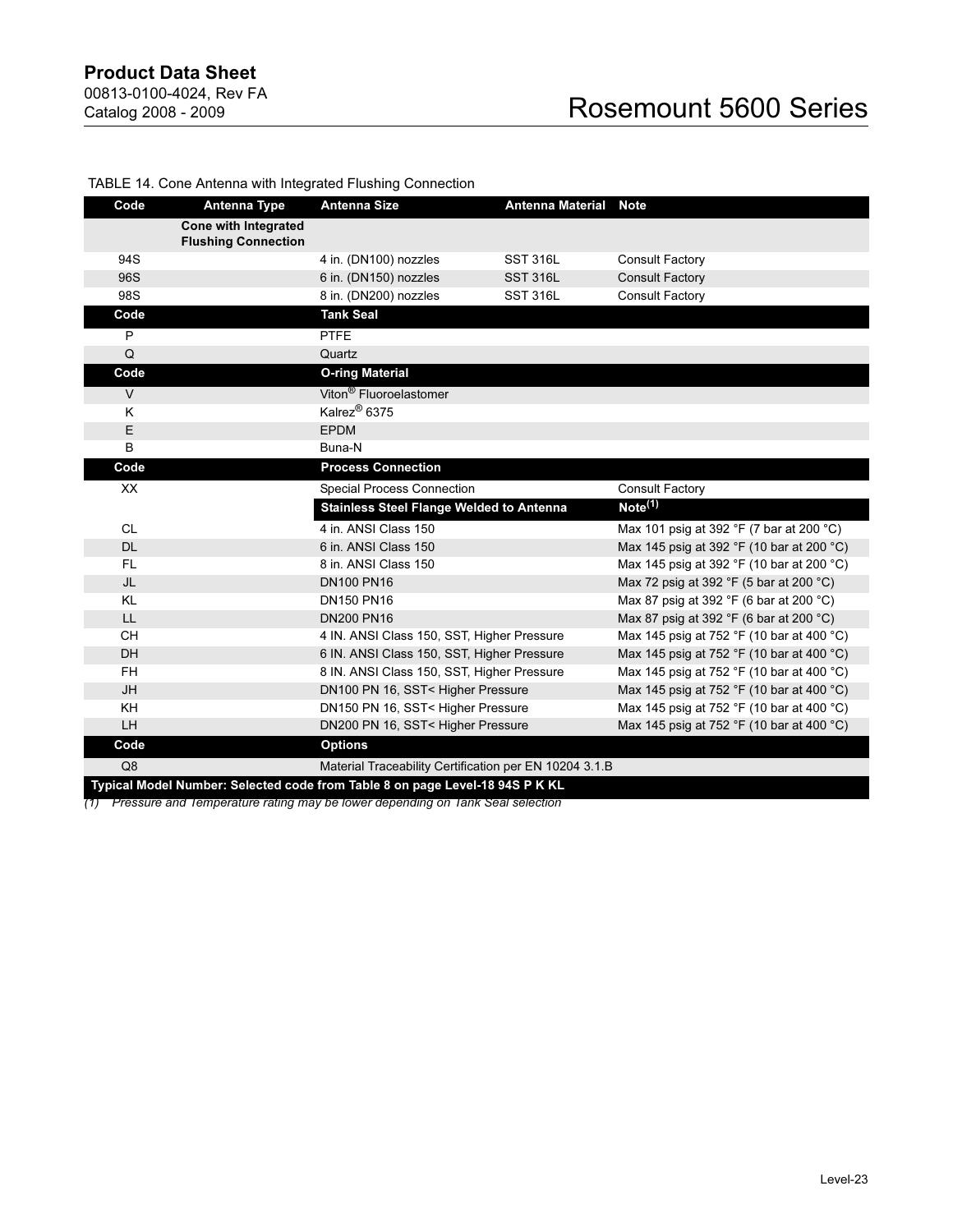### TABLE 15. Transmitter Options (multiple selections allowed)

| Code              | <b>Options</b>                                              |
|-------------------|-------------------------------------------------------------|
|                   | <b>Material Trraceability Certification</b>                 |
| Q8                | Material Traceability Certification per EN 10204 3.1B       |
|                   | <b>Calibration Data Certification</b>                       |
| Q4                | <b>Calibration Data Certificate</b>                         |
|                   | <b>Software Configuration</b>                               |
| C <sub>1</sub>    | Custom Software Configuration (CDS required with order)     |
|                   | <b>Alarm Limits</b>                                         |
| C <sub>4</sub>    | NAMUR Alarm Level, High Alarm                               |
| C <sub>8</sub>    | Low Alarm (Standard Rosemount Alarm)                        |
|                   | <b>Conduit Adapters</b>                                     |
| G <sub>1</sub>    | <sup>1</sup> /2 inch NPT Cable Gland Kit                    |
| G <sub>2</sub>    | $1/2$ inch NPT/ M20 Adapters (Set of 3)                     |
|                   | <b>Conduit Electrical Connector(1)</b>                      |
| <b>GE</b>         | M12, 4-pin, Male Connector (eurofast <sup>®</sup> )         |
| <b>GM</b>         | A size Mini, 4-pin, Male Connector (minifast <sup>®</sup> ) |
|                   | <b>Protective Cover</b>                                     |
| PB <sup>(2)</sup> | PTFE Protective Cover (PTFE Bag)                            |
|                   | <b>Special Procedures</b>                                   |
| $P1^{(3)}$        | <b>Hydrostatic Testing</b>                                  |
| $U1^{(4)}$        | TÜV Overfill Protection                                     |

(1) Not available with certain hazardous location certifications. Contact an Emerson Process Management Representative for details.

(2) For Parabolic Antenna only. Not suitable for hazardous applications.

(3) Not available in combination with Parabolic Antenna option codes.

(4) Requires Secondary Output Code 3 or 4 (Active Output).

#### TABLE 16. Typical Model Code Examples

### 5601 A E1 P 5A 0 P E 24S P V NR

ATEX approval, passive HART primary output and display mounted on transmitter. Basic Volume calculation.

Antenna is a 4 inch Cone, SST with PTFE Seal and Viton® Fluoroelastomer O-rings. No options.

### 5601 U E5 P 7A 2 T V 94S P K CL C1

FM approval, FOUNDATION™ fieldbus output and remote mounted display with temp inputs and a secondary 4-20mA passive IS output. Volume table with up to 100 points. 4 inch Cone Antenna with integrated cleaning, PTFE seal and kalrez® o-rings for high temperature and pressure. Flange is ANSI 4 inch Class 150 stainless steel. Custom configuration selected.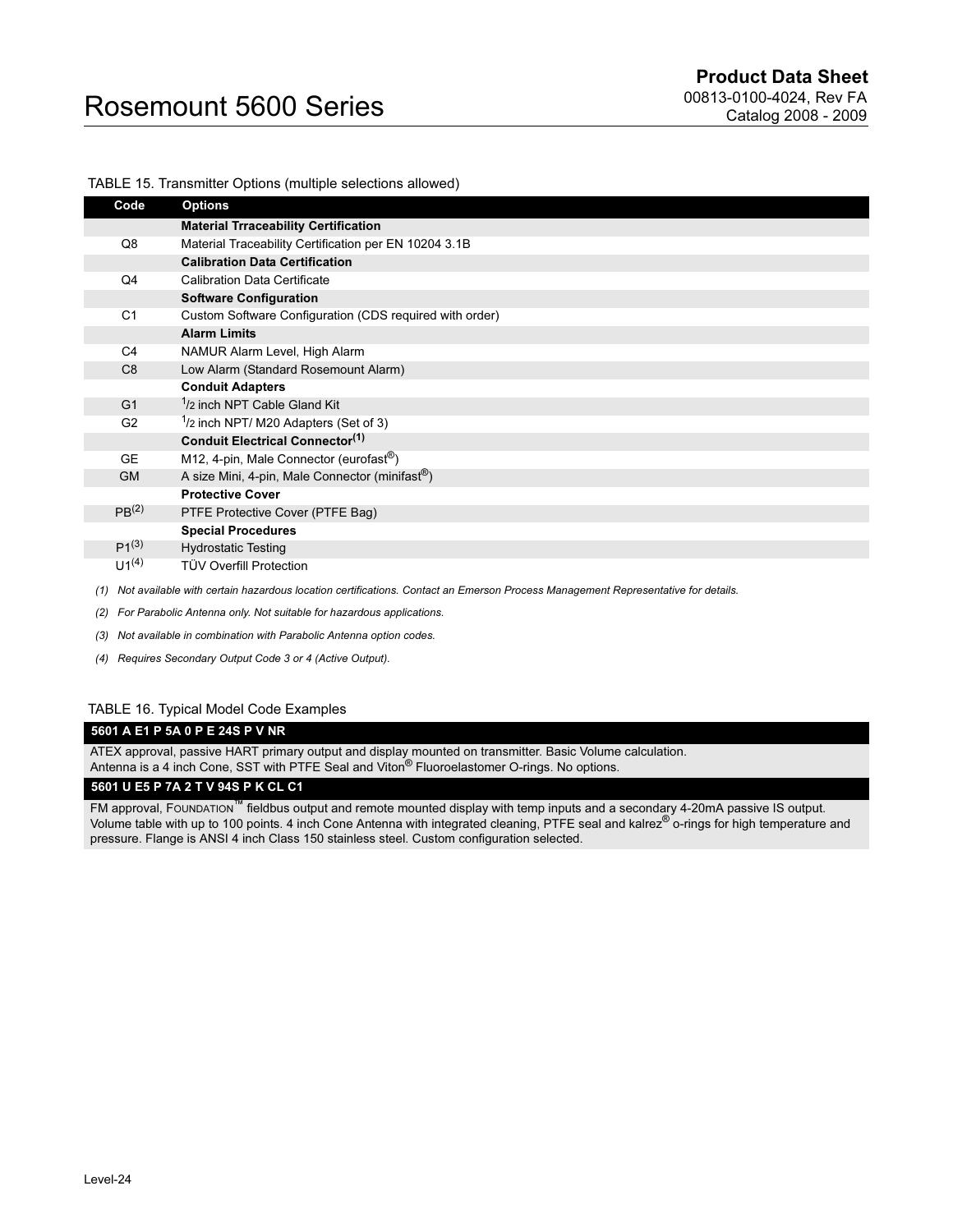### <span id="page-24-1"></span>Accessories

### <span id="page-24-2"></span>TABLE 17. Accessories Part Numbers

| <b>Part Number</b>         | <b>Description</b>                | Note                                                                    |
|----------------------------|-----------------------------------|-------------------------------------------------------------------------|
| <b>Modems</b>              |                                   |                                                                         |
| 03300-7004-0001            | <b>HART Modem and cables</b>      | Viator by MACTek <sup>®</sup>                                           |
| 03300-7004-0002            | <b>HART USB Modem and cables</b>  | Viator by MACTek <sup>®</sup>                                           |
| 05600-5004-0001            | K <sub>2</sub> RS485 Modbus Modem | For Sensor Bus Port connection (requires PC with 9-pin Serial port      |
| <b>Antenna Accessories</b> |                                   |                                                                         |
| 05600-5001-0001            | PTFE Protective Cover (PTFE Bag)  | For Parabolic Antenna only. Not suitable for hazardous<br>applications. |

### Rod and Cone Antenna Flanges

### <span id="page-24-0"></span>TABLE 18. Non-welded Flange Part Numbers

| <b>Stainless Steel Flanges</b> |                       |                    |                 |
|--------------------------------|-----------------------|--------------------|-----------------|
| <b>Part Number</b>             | <b>Flange Size</b>    | <b>Dimensions</b>  | <b>Material</b> |
| 05600-1811-0211                | ANSI 2 inch Class 150 | Acc. To ANSI B16.5 | SST 316L (1)    |
| 05600-1811-0231                | ANSI 2 inch Class 300 | Acc. To ANSI B16.5 | SST 316L (1)    |
| 05600-1811-0311                | ANSI 3 inch Class 150 | Acc. To ANSI B16.5 | <b>SST 316L</b> |
| 05600-1811-0331                | ANSI 3 inch Class 300 | Acc. To ANSI B16.5 | <b>SST 316L</b> |
| 05600-1811-0411                | ANSI 4inch Class 150  | Acc. To ANSI B16.5 | <b>SST 316L</b> |
| 05600-1811-0431                | ANSI 4 inch Class 300 | Acc. To ANSI B16.5 | <b>SST 316L</b> |
| 05600-1811-0611                | ANSI 6 inch Class 150 | Acc. To ANSI B16.5 | <b>SST 316L</b> |
| 05600-1811-0811                | ANSI 8 inch Class 150 | Acc. To ANSI B16.5 | <b>SST 316L</b> |
| 05600-1810-0231                | <b>DN50 PN40</b>      | Acc. To EN 1092-1  | EN 1.4404 $(2)$ |
| 05600-1810-0311                | <b>DN80 PN16</b>      | Acc. To EN 1092-1  | EN 1.4404 $(2)$ |
| 05600-1810-0331                | <b>DN80 PN40</b>      | Acc. To EN 1092-1  | EN 1.4404 $(2)$ |
| 05600-1810-0411                | <b>DN100 PN16</b>     | Acc. To EN 1092-1  | EN 1.4404 $(2)$ |
| 05600-1810-0431                | <b>DN100 PN40</b>     | Acc. To EN 1092-1  | EN 1.4404 $(2)$ |
| 05600-1810-0611                | <b>DN150 PN16</b>     | Acc. To EN 1092-1  | EN 1.4404 $(2)$ |
| 05600-1810-0811                | <b>DN200 PN16</b>     | Acc. To EN 1092-1  | EN 1.4404 $(2)$ |

<span id="page-24-3"></span>(1) Use gasket type la.

<span id="page-24-4"></span>(2) Gasket type according to EN 1514-1 and bolting according to EN1515-2.